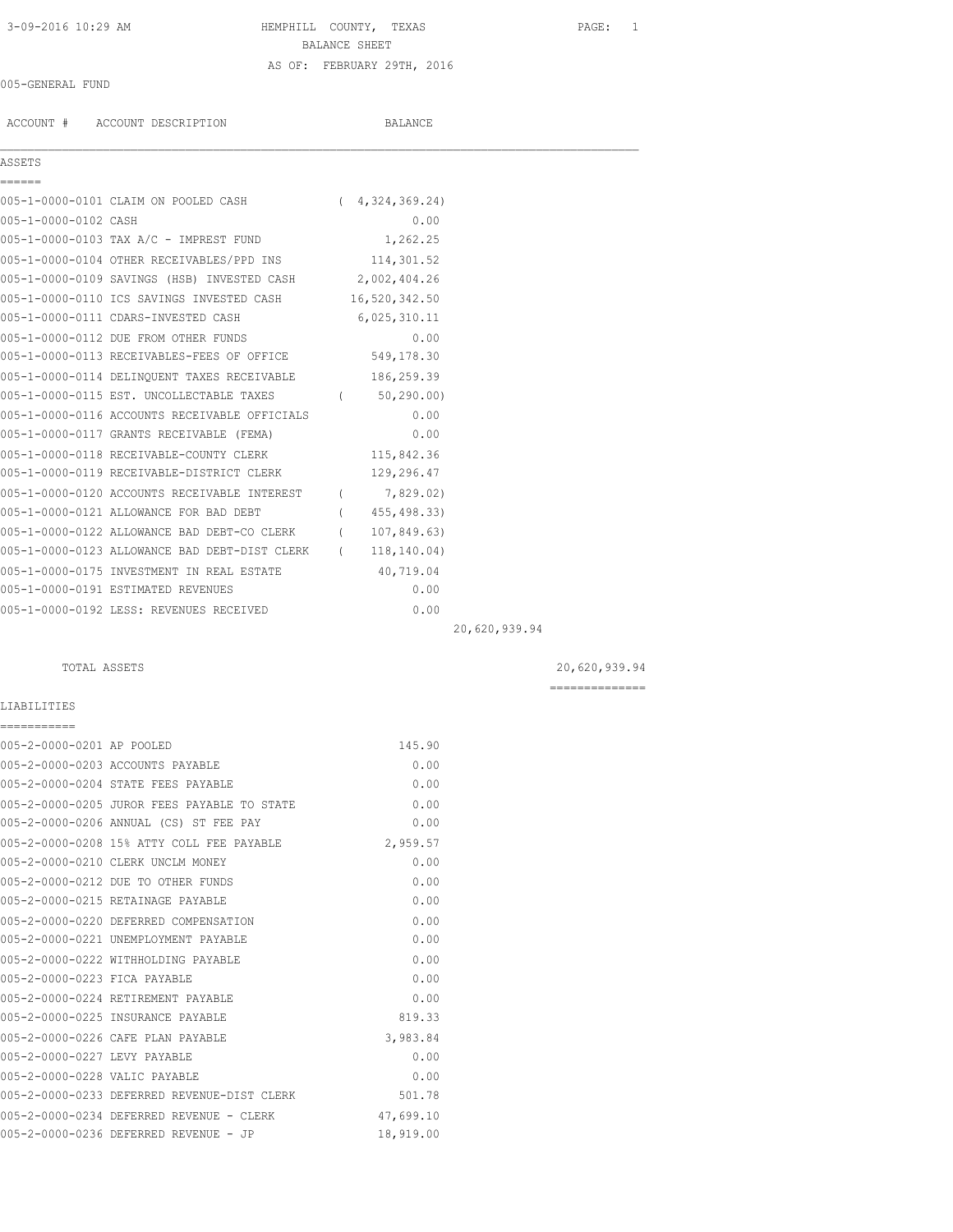# 3-09-2016 10:29 AM HEMPHILL COUNTY, TEXAS PAGE: 2 BALANCE SHEET AS OF: FEBRUARY 29TH, 2016

#### 005-GENERAL FUND

ACCOUNT # ACCOUNT DESCRIPTION BALANCE

|                                | 005-2-0000-0238 DEFERRED TAX REVENUE                 | 122,249.00 |  |
|--------------------------------|------------------------------------------------------|------------|--|
|                                | 005-2-0000-0261 SALES TAX REPORT                     | 0.00       |  |
| 005-2-0000-0281 APPROPRIATIONS |                                                      | 0.00       |  |
|                                | 005-2-0000-0282 LESS: EXPENDITURES                   | 0.00       |  |
|                                | 005-2-0000-0283 LESS: ENCUMBRANCES                   | 0.00       |  |
|                                | 005-2-0000-0290 PRIOR YR A/PAYABLE                   | 0.00       |  |
|                                | 005-2-0000-0301 1-CCC COURT COSTS COLLECTED          | 5,095.13   |  |
|                                | 005-2-0000-0306 6-BAIL BOND FEE                      | 243.00     |  |
|                                | 005-2-0000-0307 7-DNA CONVICTIONS                    | 0.00       |  |
|                                | 005-2-0000-0308 8-DNA CS COMM. SUPERVISION           | 0.00       |  |
|                                | 005-2-0000-0309 9-DNA JV TESTING FEE JV              | 0.00       |  |
|                                | 005-2-0000-0310 10-EMS TRAMA FUND                    | 93.86      |  |
|                                | 005-2-0000-0311 11-JPD-JUV PRO DIVERSION FEE         | 0.00       |  |
|                                | 005-2-0000-0312 12-JRF-JURY REIMBURSEMENT FEE 427.62 |            |  |
|                                | 005-2-0000-0313 13-IDF INDIGENT DEFENSE FEE          | 258.85     |  |
|                                | 005-2-0000-0314 14-MVF MOVING VIOLATION FEE          | 13.86      |  |
|                                | 005-2-0000-0315 15-STF STATE TRAFFIC FINE            | 1,695.15   |  |
|                                | 005-2-0000-0316 16-POF PEACE OFFICER FEES            | 75.65      |  |
|                                | 005-2-0000-0317 17-FTA FAILURE TO APPEAR             | 230.41     |  |
|                                | 005-2-0000-0318 18-JUD FUND CONSTITUTIONAL           | 76.04      |  |
|                                | 005-2-0000-0320 MCW-MOTOR CARRIER WT                 | 0.00       |  |
|                                | 005-2-0000-0321 TP-TIME PAYMENT FEE                  | 46.75      |  |
|                                | 005-2-0000-0322 DRF-DRIVING RECORDS FEE              | 0.00       |  |
|                                | 005-2-0000-0323 JS-JUDICIAL SUPPORT FEE              | 753.36     |  |
|                                | 005-2-0000-0324 TPDF-TRUANCY PREV DIV FUND           | 216.37     |  |
|                                | 005-2-0000-0325 SPECIALTY COURT                      | 108.00     |  |
|                                | 005-2-0000-0326 7TH COURT OF APPEALS                 | 30.37      |  |
| 005-2-0000-0327 OMNIBASE       |                                                      | 78.00      |  |
| 005-2-0000-0328 PARKS&WILDLIFE |                                                      | 510.43     |  |
|                                | 005-2-0000-0329 CHILD SAFETY SEAT                    | 56.45      |  |
| 005-2-0000-0330 CTSD           |                                                      | 25.00      |  |
|                                |                                                      |            |  |
| 005-2-0000-0331 TRAILEE/CASA   |                                                      | 20.00      |  |
|                                | 005-2-0000-0400 BIRTH-REMOTE ACCESS                  | 0.00       |  |
|                                | 005-2-0000-0410 1-BIRTH CERTIFICATE FEE              | 14.40      |  |
|                                | 005-2-0000-0420 2-MLF MARRIAGE LICENSE FEE           | 0.00       |  |
|                                | 005-2-0000-0430 3-DIM DEC OF INFORMAL MARRIAGE       | 0.00       |  |
|                                | 005-2-0000-0440 4-NDF NONDISCLOSURE FEES             | 0.00       |  |
|                                | 005-2-0000-0450 5-TCV-JUROR DONATIONS                | 0.00       |  |
|                                | 005-2-0000-0460 6-JUSTICE CTS-INDIGENT LEGAL         | 79.80      |  |
|                                | 005-2-0000-0470 7A-STATUTORY PROBATE                 | 0.00       |  |
|                                | 005-2-0000-0471 7B-JUDICIAL FUND FILING FEE          | 0.00       |  |
|                                | 005-2-0000-0480 8A-STATUTORY CO COURT                | 0.00       |  |
|                                | 005-2-0000-0481 8B-JUDICIAL FUND                     | 0.00       |  |
|                                | 005-2-0000-0490 9A-CONSTITUTIONAL CO COURT           | 19.00      |  |
|                                | 005-2-0000-0491 9B-JUDICIAL FUND FILING FEE          | 80.00      |  |
| 005-2-0000-0492 10A-DIVORCE    |                                                      | 134.25     |  |
|                                | 005-2-0000-0493 10B-OTHER THAN DIVORCE               | 49.50      |  |
|                                | 005-2-0000-0494 10C-INDIGENT LEGAL SERVICES          | 47.50      |  |
|                                | 005-2-0000-0495 11-JUDICIAL SUPPORT FEE              | 294.00     |  |
|                                | 005-2-0000-0496 SFP-ELECTRONIC FILING SYSTEM         | 380.90     |  |
|                                | 005-2-0000-0497 TEXAS HOME VISITING PROGRAM          | 5.00       |  |
|                                |                                                      |            |  |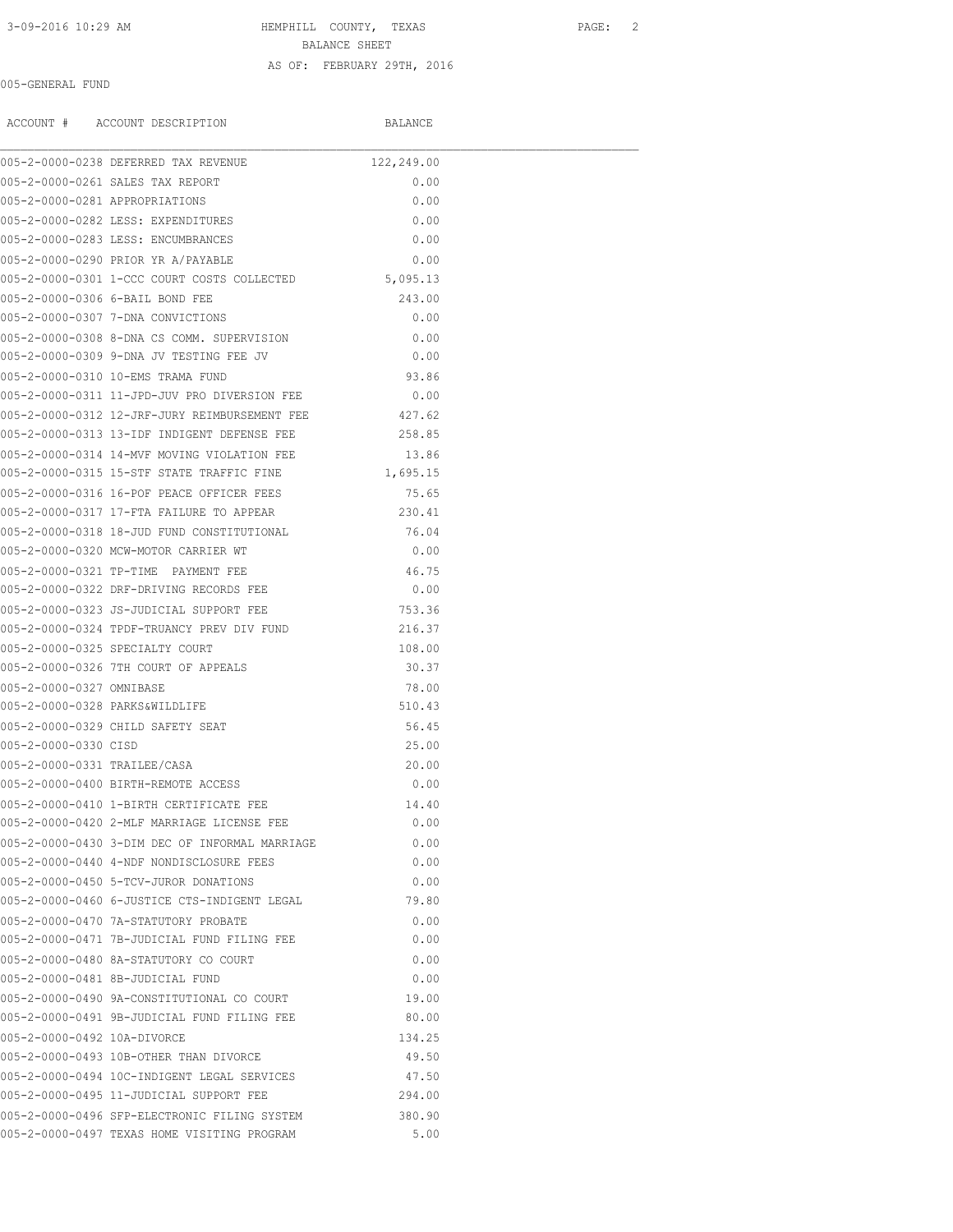3-09-2016 10:29 AM HEMPHILL COUNTY, TEXAS PAGE: 3 BALANCE SHEET

AS OF: FEBRUARY 29TH, 2016

005-GENERAL FUND

| ACCOUNT # ACCOUNT DESCRIPTION                     | BALANCE       |                  |                |
|---------------------------------------------------|---------------|------------------|----------------|
| 005-2-1510-0221 UNEMPLOYMENT PAYABLE              | 0.00          |                  |                |
| 005-2-1520-0221 UNEMPLOYMENT PAYABLE              | 0.00          |                  |                |
| 005-2-1530-0221 UNEMPLOYMENT PAYABLE              | 0.00          |                  |                |
| 005-2-1540-0221 UNEMPLOYMENT PAYABLE              | 0.00          |                  |                |
| 005-2-2410-0221 UNEMPLOYMENT PAYABLE              | 0.00          |                  |                |
| 005-2-2500-0221 UNEMPLOYMENT PAYABLE              | 0.00          |                  |                |
| 005-2-2550-0221 UNEMPLOYMENT PAYABLE              | 0.00          |                  |                |
| 005-2-2560-0221 UNEMPLOYMENT PAYABLE              | 0.00          |                  |                |
| 005-2-3500-0221 UNEMPLOYMENT PAYABLE              | 0.00          |                  |                |
| 005-2-3600-0221 UNEMPLOYMENT PAYABLE              | 0.00          |                  |                |
| 005-2-7001-0221 UNEMPLOYMENT PAYABLE              | 0.00          |                  |                |
| TOTAL LIABILITIES                                 |               | 208,436.17       |                |
| EOUITY                                            |               |                  |                |
| ======                                            |               |                  |                |
| 005-3-0000-0301 CURRENT FUND BALANCE              | 15,822,195.81 |                  |                |
| 005-3-0000-0302 BUDGETED FUND BALANCE             | 0.00          |                  |                |
| TOTAL BEGINNING EQUITY                            | 15,822,195.81 |                  |                |
| TOTAL REVENUE                                     | 7,321,842.83  |                  |                |
| TOTAL EXPENSES                                    | 2,731,534.87  |                  |                |
| TOTAL REVENUE OVER/(UNDER) EXPENSES 4,590,307.96  |               |                  |                |
| TOTAL EQUITY & REV. OVER/(UNDER) EXP.             |               | 20, 412, 503. 77 |                |
| TOTAL LIABILITIES, EQUITY & REV.OVER/(UNDER) EXP. |               |                  | 20,620,939.94  |
|                                                   |               |                  | ============== |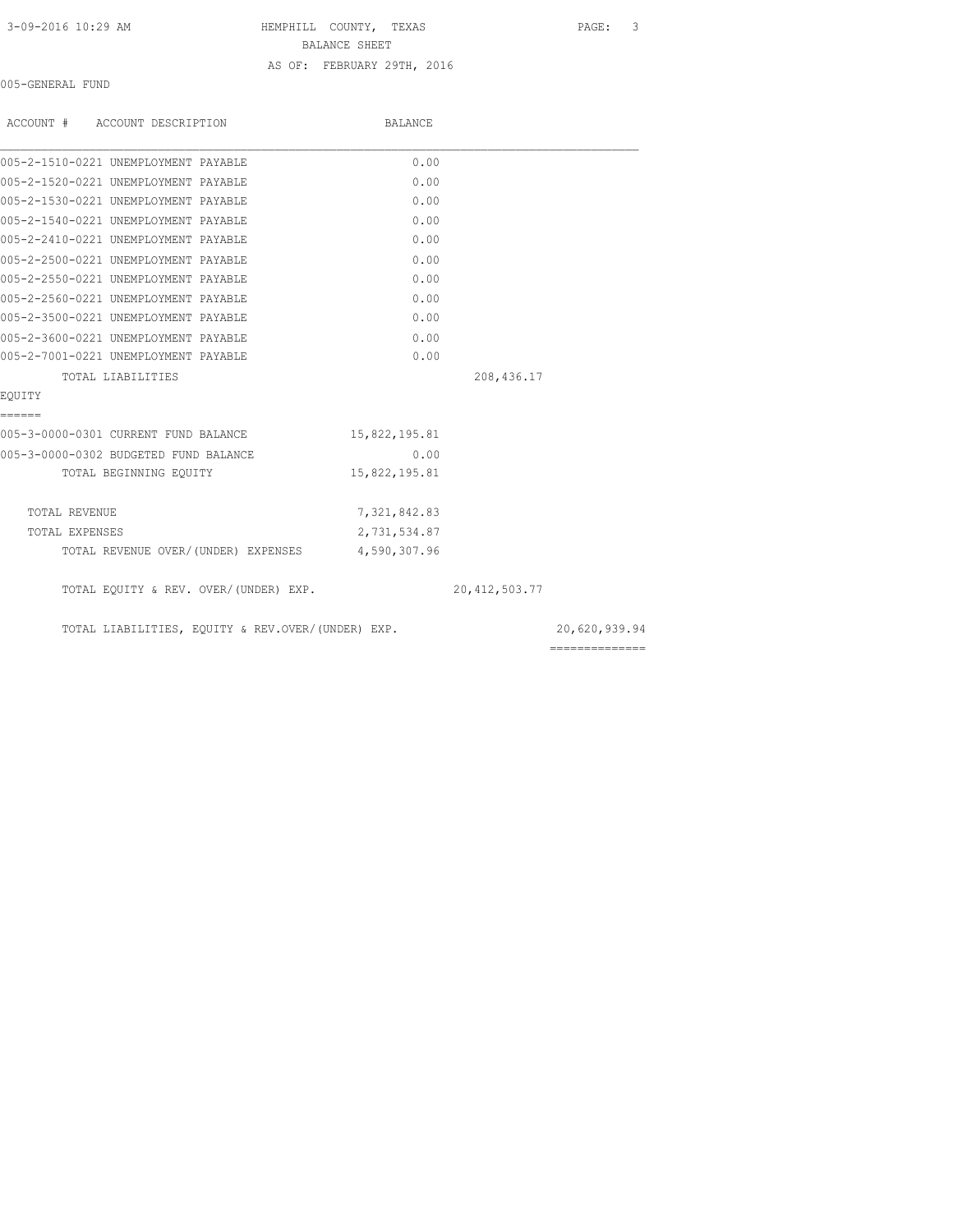| 3-09-2016 10:29 AM                                | HEMPHILL COUNTY, TEXAS<br>BALANCE SHEET | PAGE: 1        |
|---------------------------------------------------|-----------------------------------------|----------------|
|                                                   | AS OF: FEBRUARY 29TH, 2016              |                |
| 008-LAW LIBRARY                                   |                                         |                |
| ACCOUNT # ACCOUNT DESCRIPTION                     | BALANCE                                 |                |
| ASSETS                                            |                                         |                |
| ------                                            |                                         |                |
| 008-1-0000-0101 CLAIM ON POOLED CASH              | 5,269.26                                |                |
| 008-1-0000-0102 CASH - LAW LIBRARY                | 0.00                                    |                |
| 008-1-0000-0191 ESTIMATED REVENUES                | 0.00                                    |                |
| 008-1-0000-0192 LESS: REVENUES RECEIVED           | 0.00                                    |                |
|                                                   |                                         | 5,269.26       |
| TOTAL ASSETS                                      |                                         | 5,269.26       |
| LIABILITIES                                       |                                         | ============== |
| ===========                                       |                                         |                |
| 008-2-0000-0201 AP POOLED                         | 0.00                                    |                |
| 008-2-0000-0203 ACOUNTS PAYABLE                   | 0.00                                    |                |
| 008-2-0000-0222 PAYROLL W/H PAYABLE               | 0.00                                    |                |
| 008-2-0000-0223 PAYROLL FICA PAYABLE              | 0.00                                    |                |
| 008-2-0000-0224 PAYROLL RETIREMENT PAYABLE        | 0.00                                    |                |
| 008-2-0000-0225 PAYROLL INSURANCE PAYABLE         | 0.00                                    |                |
| 008-2-0000-0281 APPROPRIATIONS                    | 0.00                                    |                |
| 008-2-0000-0282 LESS: EXPENDITURES                | 0.00                                    |                |
| 008-2-0000-0283 LESS: ENCUMBRANCES                | 0.00                                    |                |
| 008-2-0000-0290 PRIOR YEAR PAYABLES               | 0.00                                    |                |
| TOTAL LIABILITIES                                 |                                         | 0.00           |
| EQUITY                                            |                                         |                |
| ======<br>008-3-0000-0301 CURRENT FUND BALANCE    | 4,499.26                                |                |
| 008-3-0000-0302 BUDGETED FUND BALANCE             | 0.00                                    |                |
| TOTAL BEGINNING EQUITY                            | 4,499.26                                |                |
| TOTAL REVENUE                                     | 770.00                                  |                |
| TOTAL EXPENSES                                    | 0.00                                    |                |
| TOTAL REVENUE OVER/(UNDER) EXPENSES               | 770.00                                  |                |
| TOTAL EQUITY & REV. OVER/(UNDER) EXP.             |                                         | 5,269.26       |
| TOTAL LIABILITIES, EQUITY & REV.OVER/(UNDER) EXP. |                                         | 5,269.26       |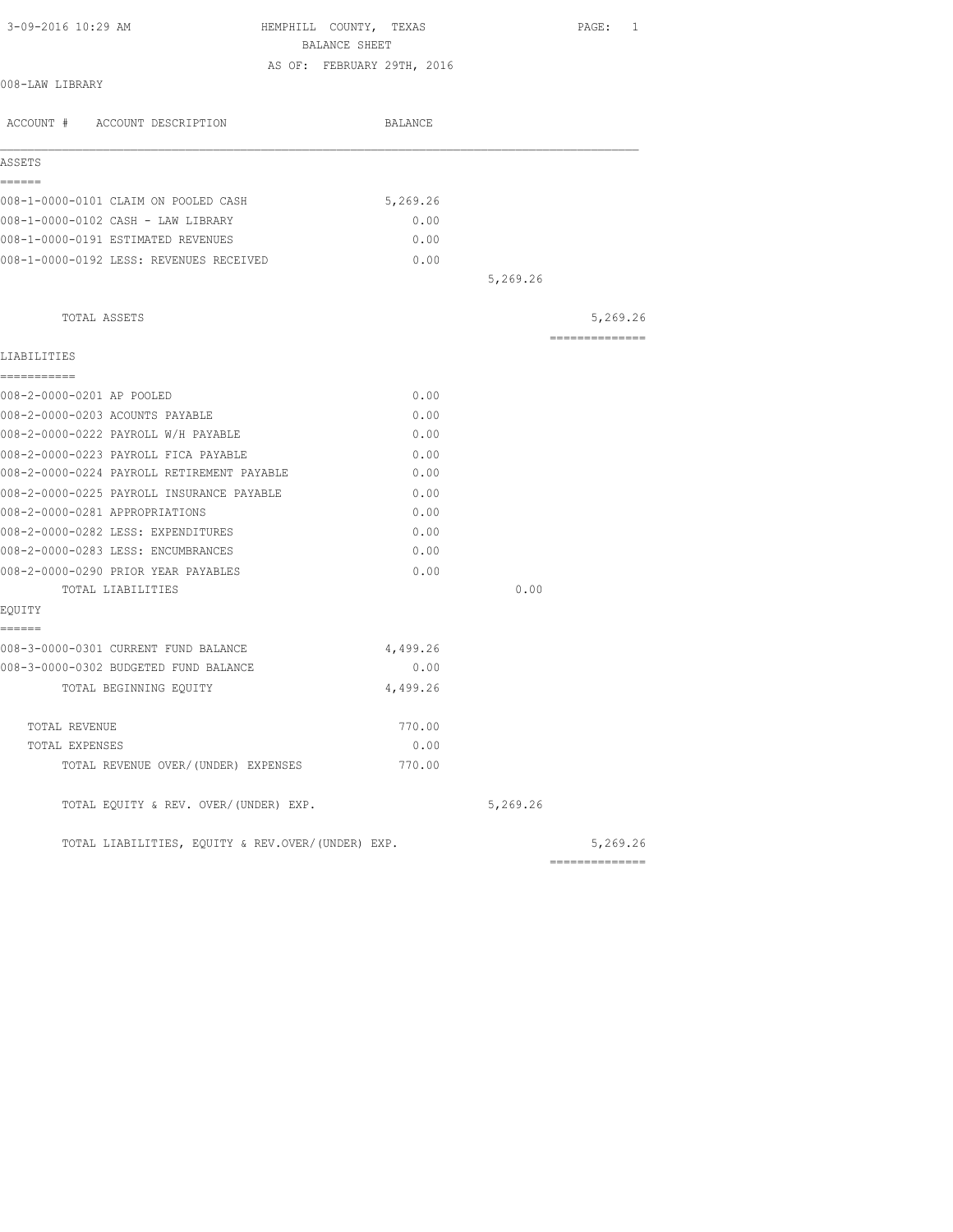| 3-09-2016 10:29 AM                                | HEMPHILL COUNTY, TEXAS<br>BALANCE SHEET |           | PAGE: 1        |
|---------------------------------------------------|-----------------------------------------|-----------|----------------|
|                                                   |                                         |           |                |
| 009-SECURITY FEE                                  | AS OF: FEBRUARY 29TH, 2016              |           |                |
| ACCOUNT # ACCOUNT DESCRIPTION                     | BALANCE                                 |           |                |
| ASSETS                                            |                                         |           |                |
| ======<br>009-1-0000-0101 CLAIM ON POOLED CASH    | 60,690.67                               |           |                |
| 009-1-0000-0102 CASH - COUNTY - SECURITY FEE      | 0.00                                    |           |                |
| 009-1-0000-0191 ESTIMATED REVENUES                | 0.00                                    |           |                |
| 009-1-0000-0192 LESS: REVENUES RECEIVED           | 0.00                                    |           |                |
|                                                   |                                         | 60,690.67 |                |
| TOTAL ASSETS                                      |                                         |           | 60,690.67      |
| LIABILITIES                                       |                                         |           | ============== |
| ===========                                       |                                         |           |                |
| 009-2-0000-0201 AP POOLED                         | 0.00                                    |           |                |
| 009-2-0000-0203 ACOUNTS PAYABLE                   | 0.00                                    |           |                |
| 009-2-0000-0222 PAYROLL W/H PAYABLE               | 0.00                                    |           |                |
| 009-2-0000-0223 PAYROLL FICA PAYABLE              | 0.00                                    |           |                |
| 009-2-0000-0224 PAYROLL RETIREMENT PAYABLE        | 0.00                                    |           |                |
| 009-2-0000-0225 PAYROLL INSURANCE PAYABLE         | 0.00                                    |           |                |
| 009-2-0000-0281 APPROPRIATIONS                    | 0.00                                    |           |                |
| 009-2-0000-0282 LESS: EXPENDITURES                | 0.00                                    |           |                |
| 009-2-0000-0283 LESS: ENCUMBRANCES                | 0.00                                    |           |                |
| 009-2-0000-0290 PRIOR YR A/PAYABLE                | 0.00                                    |           |                |
| TOTAL LIABILITIES                                 |                                         | 0.00      |                |
| EQUITY<br>======                                  |                                         |           |                |
| 009-3-0000-0301 CURRENT FUND BALANCE              | 65, 131.85                              |           |                |
| 009-3-0000-0302 BUDGETED FUND BALANCE             | 0.00                                    |           |                |
| TOTAL BEGINNING EQUITY                            | 65, 131.85                              |           |                |
| TOTAL REVENUE                                     | 2,018.77                                |           |                |
| TOTAL EXPENSES                                    | 6,459.95                                |           |                |
| TOTAL REVENUE OVER/(UNDER) EXPENSES (             | 4,441.18)                               |           |                |
| TOTAL EQUITY & REV. OVER/(UNDER) EXP.             |                                         | 60,690.67 |                |
| TOTAL LIABILITIES, EQUITY & REV.OVER/(UNDER) EXP. |                                         |           | 60,690.67      |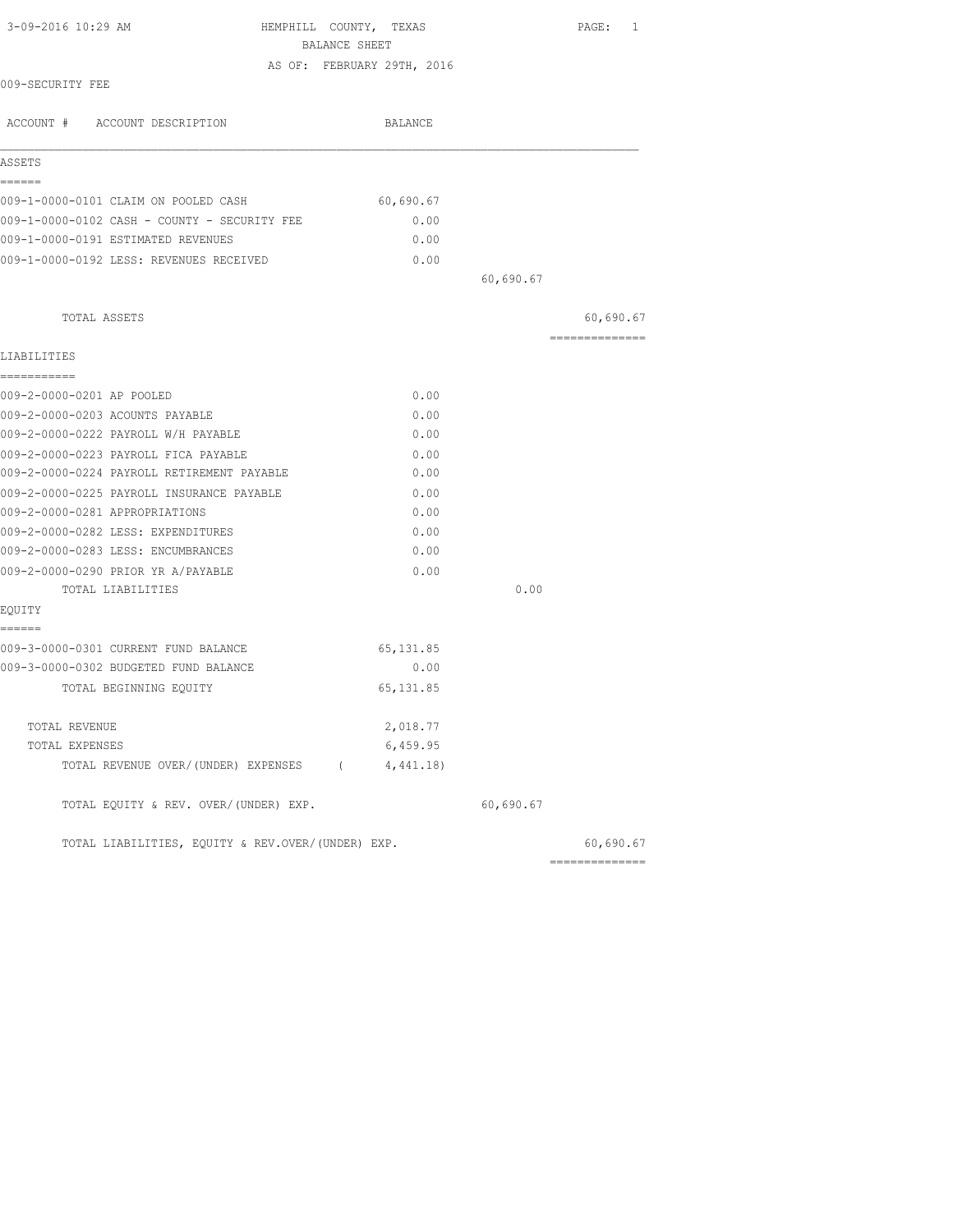| 3-09-2016 10:29 AM |
|--------------------|
|--------------------|

HEMPHILL COUNTY, TEXAS PAGE: 1 BALANCE SHEET

AS OF: FEBRUARY 29TH, 2016

010-AIRPORT

| ACCOUNT # ACCOUNT DESCRIPTION                     |            | BALANCE    |            |                 |
|---------------------------------------------------|------------|------------|------------|-----------------|
| ASSETS                                            |            |            |            |                 |
| ------<br>010-1-0000-0102 CASH - AIRPORT          |            | 231,974.20 |            |                 |
| 010-1-0000-0104 AIRPORT PREPAID INSURANCE         |            | 0.00       |            |                 |
| 010-1-0000-0110 INVESTED CASH/YR 2000             |            | 0.00       |            |                 |
| 010-1-0000-0111 INVESTED CASH/AIRPORT             |            | 0.00       |            |                 |
| 010-1-0000-0191 ESTIMATED REVENUES                |            | 0.00       |            |                 |
| 010-1-0000-0192 LESS: REVENUES RECEIVED           |            | 0.00       |            |                 |
|                                                   |            |            | 231,974.20 |                 |
| TOTAL ASSETS                                      |            |            |            | 231,974.20      |
| LIABILITIES                                       |            |            |            | --------------- |
| ===========                                       |            |            |            |                 |
| 010-2-0000-0203 ACCOUNTS PAYABLE                  |            | 0.00       |            |                 |
| 010-2-0000-0222 PAYROLL W/H PAYABLE               |            | 0.00       |            |                 |
| 010-2-0000-0223 PAYROLL FICA PAYABLE              |            | 0.00       |            |                 |
| 010-2-0000-0224 PAYROLL RETIREMENT PAYABLE        |            | 0.00       |            |                 |
| 010-2-0000-0225 PAYROLL INSURANCE PAYABLE         |            | 0.00       |            |                 |
| 010-2-0000-0235 DUE TO GENERAL FUND               |            | 0.00       |            |                 |
| 010-2-0000-0281 APPROPRIATIONS                    |            | 0.00       |            |                 |
| 010-2-0000-0282 LESS: EXPENDITURES                |            | 0.00       |            |                 |
| 010-2-0000-0283 LESS: ENCUMBRANCES                |            | 0.00       |            |                 |
| 010-2-0000-0290 PRIOR YR A/PAYABLE                | $\sqrt{2}$ | 50,000.00) |            |                 |
| TOTAL LIABILITIES                                 |            | $\left($   | 50,000.00) |                 |
| EQUITY<br>======                                  |            |            |            |                 |
| 010-3-0000-0301 CURRENT FUND BALANCE              |            | 290,600.57 |            |                 |
| 010-3-0000-0302 BUDGETED FUND BALANCE             |            | 0.00       |            |                 |
| TOTAL BEGINNING EQUITY                            |            | 290,600.57 |            |                 |
| TOTAL REVENUE                                     |            | 61,220.79  |            |                 |
| TOTAL EXPENSES                                    |            | 69,847.16  |            |                 |
| TOTAL REVENUE OVER/(UNDER) EXPENSES (8,626.37)    |            |            |            |                 |
| TOTAL EQUITY & REV. OVER/(UNDER) EXP.             |            |            | 281,974.20 |                 |
| TOTAL LIABILITIES, EQUITY & REV.OVER/(UNDER) EXP. |            |            |            | 231,974.20      |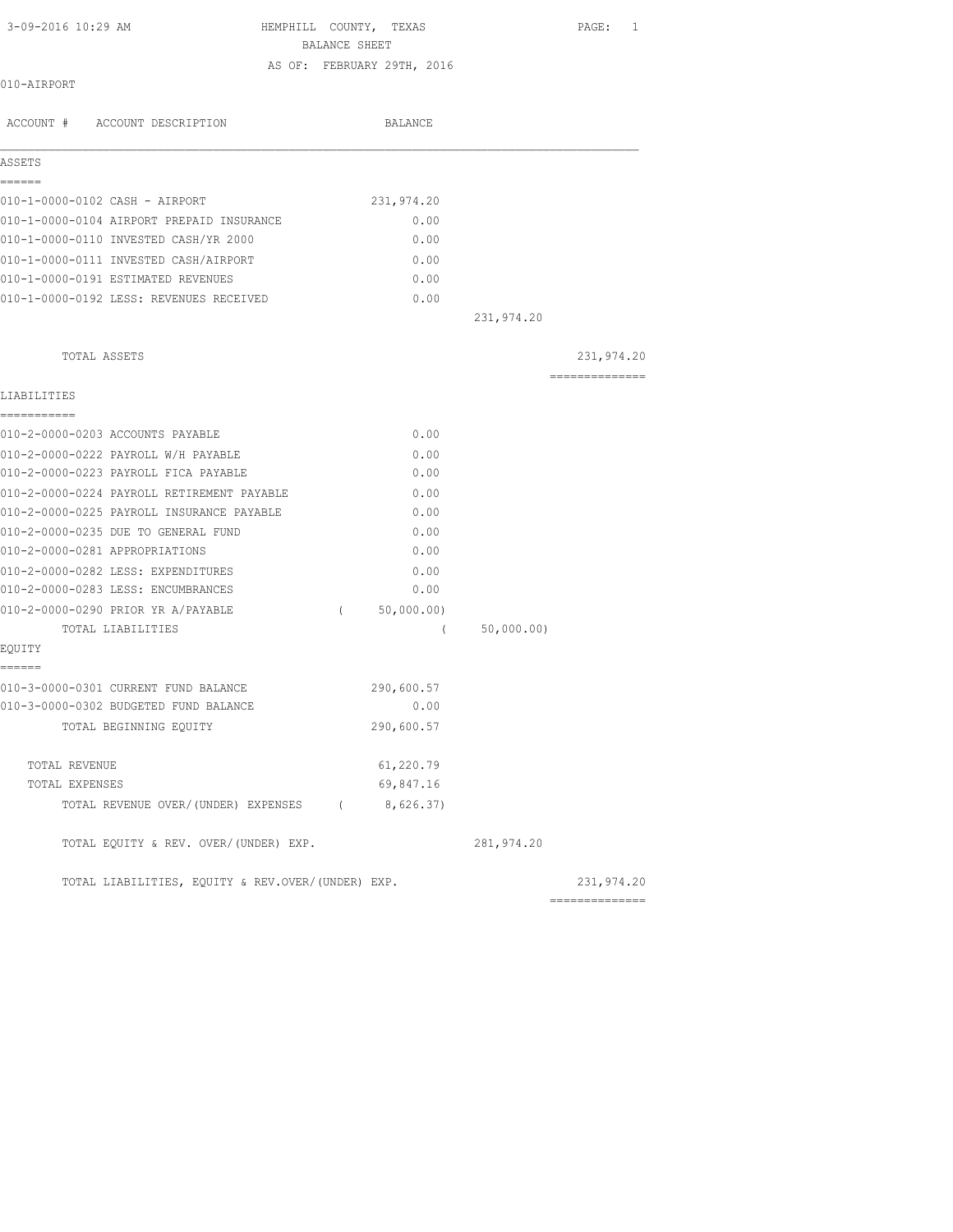| 3-09-2016 10:29 AM                                                       | BALANCE SHEET | HEMPHILL COUNTY, TEXAS     |              | PAGE: 1        |
|--------------------------------------------------------------------------|---------------|----------------------------|--------------|----------------|
|                                                                          |               | AS OF: FEBRUARY 29TH, 2016 |              |                |
| 011-ROAD & BRIDGE PCT 1                                                  |               |                            |              |                |
|                                                                          |               |                            |              |                |
| ACCOUNT # ACCOUNT DESCRIPTION                                            |               | BALANCE                    |              |                |
| ASSETS                                                                   |               |                            |              |                |
| ======<br>011-1-0000-0101 CLAIM ON POOLED CASH                           |               | 1,042,395.41               |              |                |
| 011-1-0000-0102 CASH - ROAD & BRIDGE PCT 1                               |               | 0.00                       |              |                |
| 011-1-0000-0104 PCT 1 PREPAID INSURANCE                                  |               | 432.12                     |              |                |
| 011-1-0000-0110 INVESTMENTS                                              |               | 0.00                       |              |                |
| 011-1-0000-0118 PROPERTY TAX RECEIVABLE                                  |               | 9,153.72                   |              |                |
| 011-1-0000-0121 ALLOWANCE FOR BAD DEBT                                   |               | (2, 471.53)                |              |                |
| 011-1-0000-0191 ESTIMATED REVENUES                                       |               | 0.00                       |              |                |
| 011-1-0000-0192 LESS: REVENUES RECEIVED                                  |               | 0.00                       |              |                |
|                                                                          |               |                            | 1,049,509.72 |                |
| TOTAL ASSETS                                                             |               |                            |              | 1,049,509.72   |
| LIABILITIES                                                              |               |                            |              | ============== |
| ===========                                                              |               |                            |              |                |
| 011-2-0000-0201 AP POOLED                                                | $\left($      | 77.75)                     |              |                |
| 011-2-0000-0203 ACOUNTS PAYABLE                                          |               | 0.00                       |              |                |
| 011-2-0000-0211 DUE FROM OTHER FUNDS                                     |               | 0.00                       |              |                |
| 011-2-0000-0220 DEFERRED COMPENSATION                                    |               | 0.00                       |              |                |
| 011-2-0000-0222 WITHHOLDING PAYABLE                                      |               | 0.00                       |              |                |
| 011-2-0000-0223 FICA PAYABLE                                             |               | 0.00                       |              |                |
| 011-2-0000-0224 RETIREMENT PAYABLE                                       |               | 0.00                       |              |                |
| 011-2-0000-0225 INSURANCE PAYABLE                                        |               | 0.00                       |              |                |
| 011-2-0000-0226 CAFE PLAN PAYABLE                                        |               | 535.65                     |              |                |
| 011-2-0000-0228 VALIC PAYABLE                                            |               | 0.00                       |              |                |
| 011-2-0000-0230 DEFERRED REVENUE                                         |               | 6,042.40                   |              |                |
| 011-2-0000-0281 APPROPRIATIONS                                           |               | 0.00                       |              |                |
| 011-2-0000-0282 LESS: EXPENDITURES                                       |               | 0.00                       |              |                |
| 011-2-0000-0283 LESS: ENCUMBRANCES<br>011-2-0000-0290 PRIOR YR A/PAYABLE |               | 0.00<br>0.00               |              |                |
|                                                                          |               | 0.00                       |              |                |
| 011-2-4011-0221 UNEMPLOYMENT PAYABLE<br>TOTAL LIABILITIES                |               |                            | 6,500.30     |                |
| EQUITY                                                                   |               |                            |              |                |
| ======                                                                   |               |                            |              |                |
| 011-3-0000-0301 CURRENT FUND BALANCE                                     |               | 763,140.33                 |              |                |
| 011-3-0000-0302 BUDGETED FUND BALANCE                                    |               | 0.00                       |              |                |
| TOTAL BEGINNING EQUITY                                                   |               | 763, 140.33                |              |                |
| TOTAL REVENUE                                                            |               | 391,838.33                 |              |                |
| TOTAL EXPENSES                                                           |               | 111,969.24                 |              |                |
| TOTAL REVENUE OVER/ (UNDER) EXPENSES                                     |               | 279,869.09                 |              |                |
| TOTAL EQUITY & REV. OVER/(UNDER) EXP.                                    |               |                            | 1,043,009.42 |                |
| TOTAL LIABILITIES, EQUITY & REV.OVER/(UNDER) EXP.                        |               |                            |              | 1,049,509.72   |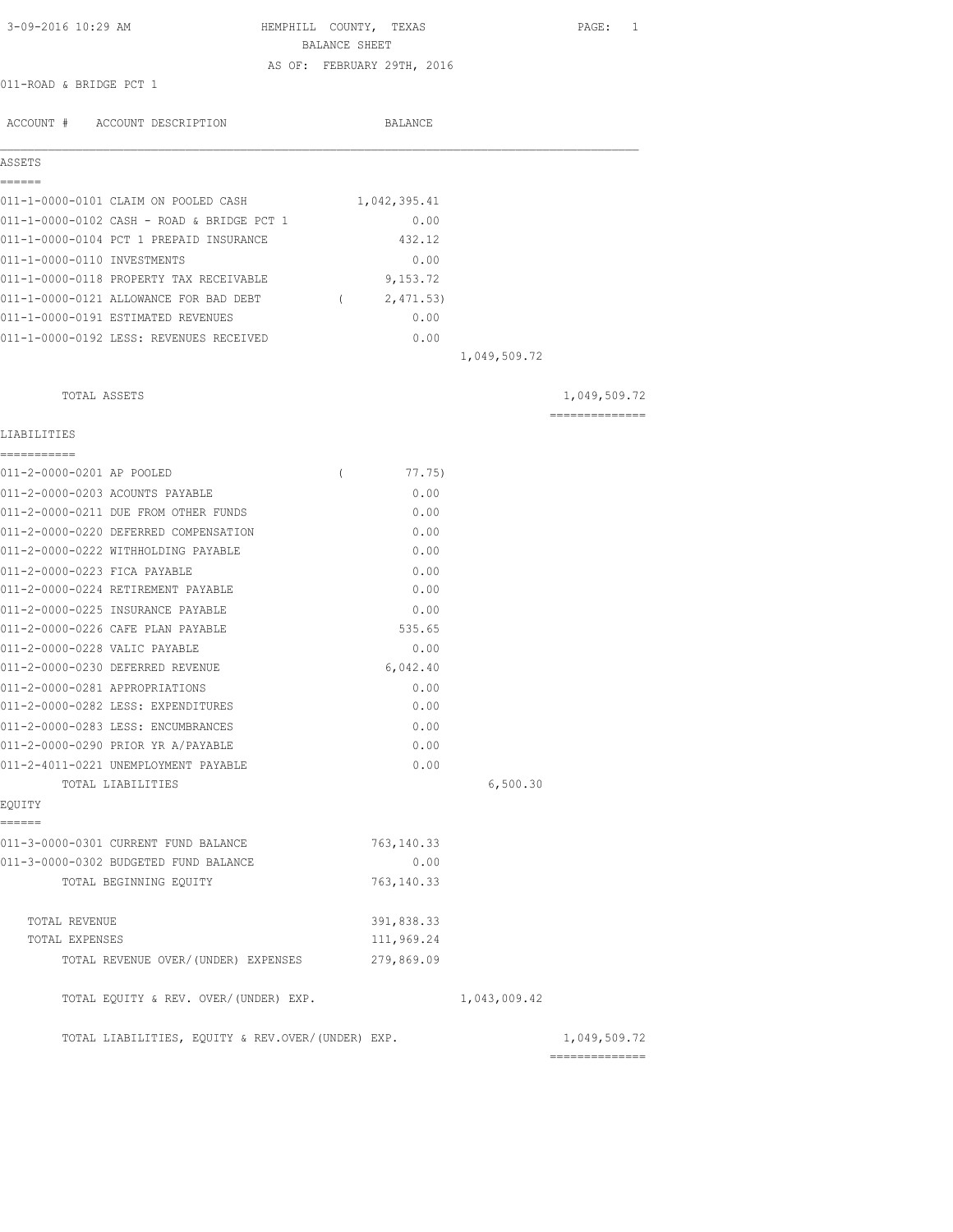| 3-09-2016 10:29 AM                                | HEMPHILL COUNTY, TEXAS                      |              | PAGE: 1                        |
|---------------------------------------------------|---------------------------------------------|--------------|--------------------------------|
|                                                   | BALANCE SHEET<br>AS OF: FEBRUARY 29TH, 2016 |              |                                |
| 012-ROAD & BRIDGE PCT 2                           |                                             |              |                                |
|                                                   |                                             |              |                                |
| ACCOUNT # ACCOUNT DESCRIPTION                     | BALANCE                                     |              |                                |
| ASSETS                                            |                                             |              |                                |
| ======                                            |                                             |              |                                |
| 012-1-0000-0101 CLAIM ON POOLED CASH              | 1,495,791.71                                |              |                                |
| 012-1-0000-0102 CASH - ROAD & BRIDGE PCT 2        | 0.00                                        |              |                                |
| 012-1-0000-0104 PCT 2 PREPAID INSURANCE           | 432.12                                      |              |                                |
| 012-1-0000-0110 INVESTMENTS                       | 0.00                                        |              |                                |
| 012-1-0000-0118 PROPERTY TAX RECEIVABLE           | 9,676.79                                    |              |                                |
| 012-1-0000-0121 ALLOWANCE FOR BAD DEBT            | (2, 612.76)                                 |              |                                |
| 012-1-0000-0191 ESTIMATED REVENUES                | 0.00                                        |              |                                |
| 012-1-0000-0192 LESS: REVENUES RECEIVED           | 0.00                                        | 1,503,287.86 |                                |
|                                                   |                                             |              |                                |
| TOTAL ASSETS                                      |                                             |              | 1,503,287.86                   |
| LIABILITIES                                       |                                             |              | ==============                 |
| ___________                                       |                                             |              |                                |
| 012-2-0000-0201 AP POOLED                         | 4.05)<br>$\left($                           |              |                                |
| 012-2-0000-0203 ACOUNTS PAYABLE                   | 0.00                                        |              |                                |
| 012-2-0000-0211 DUE FROM OTHER FUNDS              | 0.00                                        |              |                                |
| 012-2-0000-0220 DEFERRED COMPENSATION             | 0.00                                        |              |                                |
| 012-2-0000-0222 WITHHOLDING PAYABLE               | 0.00                                        |              |                                |
| 012-2-0000-0223 FICA PAYABLE                      | 0.00                                        |              |                                |
| 012-2-0000-0224 RETIREMENT PAYABLE                | 0.00                                        |              |                                |
| 012-2-0000-0225 INSURANCE PAYABLE                 | 8.96                                        |              |                                |
| 012-2-0000-0226 CAFE PLAN PAYABLE                 | 38.00                                       |              |                                |
| 012-2-0000-0227 LEVY PAYABLE                      | 0.00                                        |              |                                |
| 012-2-0000-0228 VAL DEF                           | 0.00                                        |              |                                |
| 012-2-0000-0230 DEFERRED REVENUE                  | 6,387.68                                    |              |                                |
| 012-2-0000-0281 APPROPRIATIONS                    | 0.00                                        |              |                                |
| 012-2-0000-0282 LESS: EXPENDITURES                | 0.00                                        |              |                                |
| 012-2-0000-0283 LESS: ENCUMBRANCES                | 0.00                                        |              |                                |
| 012-2-0000-0290 PRIOR YR A/PAYABLE                | 0.00                                        |              |                                |
| 012-2-4012-0221 UNEMPLOYMENT PAYABLE              | 0.00                                        |              |                                |
| TOTAL LIABILITIES<br>EQUITY                       |                                             | 6,430.59     |                                |
| ------                                            |                                             |              |                                |
| 012-3-0000-0301 CURRENT FUND BALANCE              | 1,228,034.14                                |              |                                |
| 012-3-0000-0302 BUDGETED FUND BALANCE             | 0.00                                        |              |                                |
| TOTAL BEGINNING EQUITY                            | 1,228,034.14                                |              |                                |
| TOTAL REVENUE                                     | 421,769.29                                  |              |                                |
| TOTAL EXPENSES                                    | 152,946.16                                  |              |                                |
| TOTAL REVENUE OVER/(UNDER) EXPENSES               | 268,823.13                                  |              |                                |
| TOTAL EQUITY & REV. OVER/(UNDER) EXP.             |                                             | 1,496,857.27 |                                |
| TOTAL LIABILITIES, EQUITY & REV.OVER/(UNDER) EXP. |                                             |              | 1,503,287.86<br>-------------- |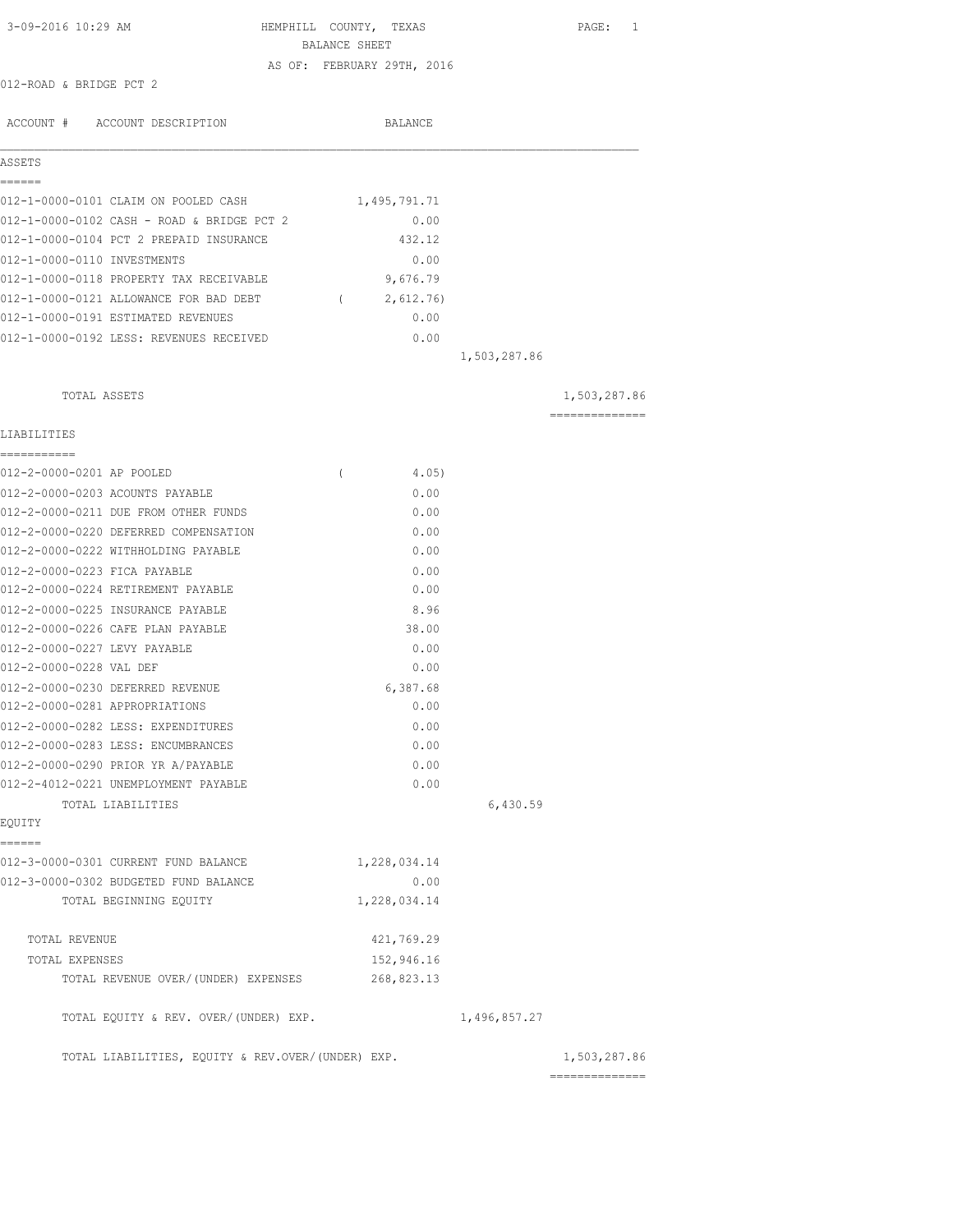| 3-09-2016 10:29 AM                                | HEMPHILL COUNTY, TEXAS     | PAGE: 1         |
|---------------------------------------------------|----------------------------|-----------------|
|                                                   | BALANCE SHEET              |                 |
|                                                   | AS OF: FEBRUARY 29TH, 2016 |                 |
| 013-ROAD & BRIDGE PCT 3                           |                            |                 |
| ACCOUNT # ACCOUNT DESCRIPTION                     | BALANCE                    |                 |
|                                                   |                            |                 |
| ASSETS<br>------                                  |                            |                 |
| 013-1-0000-0101 CLAIM ON POOLED CASH              | 1,133,000.14               |                 |
| 013-1-0000-0102 CASH - ROAD & BRIDGE PCT 3        | 0.00                       |                 |
| 013-1-0000-0104 PCT 3 PREPAID INSURANCE           | 720.20                     |                 |
| 013-1-0000-0110 INVESTMENTS                       | 0.00                       |                 |
| 013-1-0000-0118 PROPERTY TAX RECEIVABLE           | 17,261.30                  |                 |
| 013-1-0000-0121 ALLOWANCE FOR BAD DEBT            | (4,660.59)                 |                 |
| 013-1-0000-0191 ESTIMATED REVENUES                | 0.00                       |                 |
| 013-1-0000-0192 LESS: REVENUES RECEIVED           | 0.00                       |                 |
|                                                   | 1, 146, 321.05             |                 |
| TOTAL ASSETS                                      |                            | 1, 146, 321.05  |
|                                                   |                            | --------------- |
| LIABILITIES<br>===========                        |                            |                 |
| 013-2-0000-0201 AP POOLED                         | 16.03)<br>$\left($         |                 |
| 013-2-0000-0203 ACOUNTS PAYABLE                   | 0.00                       |                 |
| 013-2-0000-0211 DUE FROM OTHER FUNDS              | 0.00                       |                 |
| 013-2-0000-0222 WITHHOLDING PAYABLE               | 0.00                       |                 |
| 013-2-0000-0223 FICA PAYABLE                      | 0.00                       |                 |
| 013-2-0000-0224 RETIREMENT PAYABLE                | 0.00                       |                 |
| 013-2-0000-0225 INSURANCE PAYABLE                 | 481.47                     |                 |
| 013-2-0000-0226 CAFE PLAN PAYABLE                 | 703.77                     |                 |
| 013-2-0000-0227 LEVY PAYABLE                      | 0.00                       |                 |
| 013-2-0000-0230 DEFERRED REVENUE                  | 11,394.24                  |                 |
| 013-2-0000-0281 APPROPRIATIONS                    | 0.00                       |                 |
| 013-2-0000-0282 LESS: EXPENDITURES                | 0.00                       |                 |
| 013-2-0000-0283 LESS: ENCUMBRANCES                | 0.00                       |                 |
| 013-2-0000-0290 PRIOR YR A/PAYABLE                | 0.00                       |                 |
| 013-2-4013-0221 UNEMPLOYMENT PAYABLE              | 0.00                       |                 |
| TOTAL LIABILITIES                                 |                            | 12,563.45       |
| EQUITY                                            |                            |                 |
| ======<br>013-3-0000-0301 CURRENT FUND BALANCE    | 698,011.33                 |                 |
| 013-3-0000-0302 BUDGETED FUND BALANCE             | 0.00                       |                 |
| TOTAL BEGINNING EQUITY                            | 698,011.33                 |                 |
| TOTAL REVENUE                                     | 1,055,234.71               |                 |
| TOTAL EXPENSES                                    | 619,488.44                 |                 |
| TOTAL REVENUE OVER/ (UNDER) EXPENSES              | 435,746.27                 |                 |
| TOTAL EQUITY & REV. OVER/(UNDER) EXP.             | 1, 133, 757.60             |                 |
| TOTAL LIABILITIES, EQUITY & REV.OVER/(UNDER) EXP. |                            | 1, 146, 321.05  |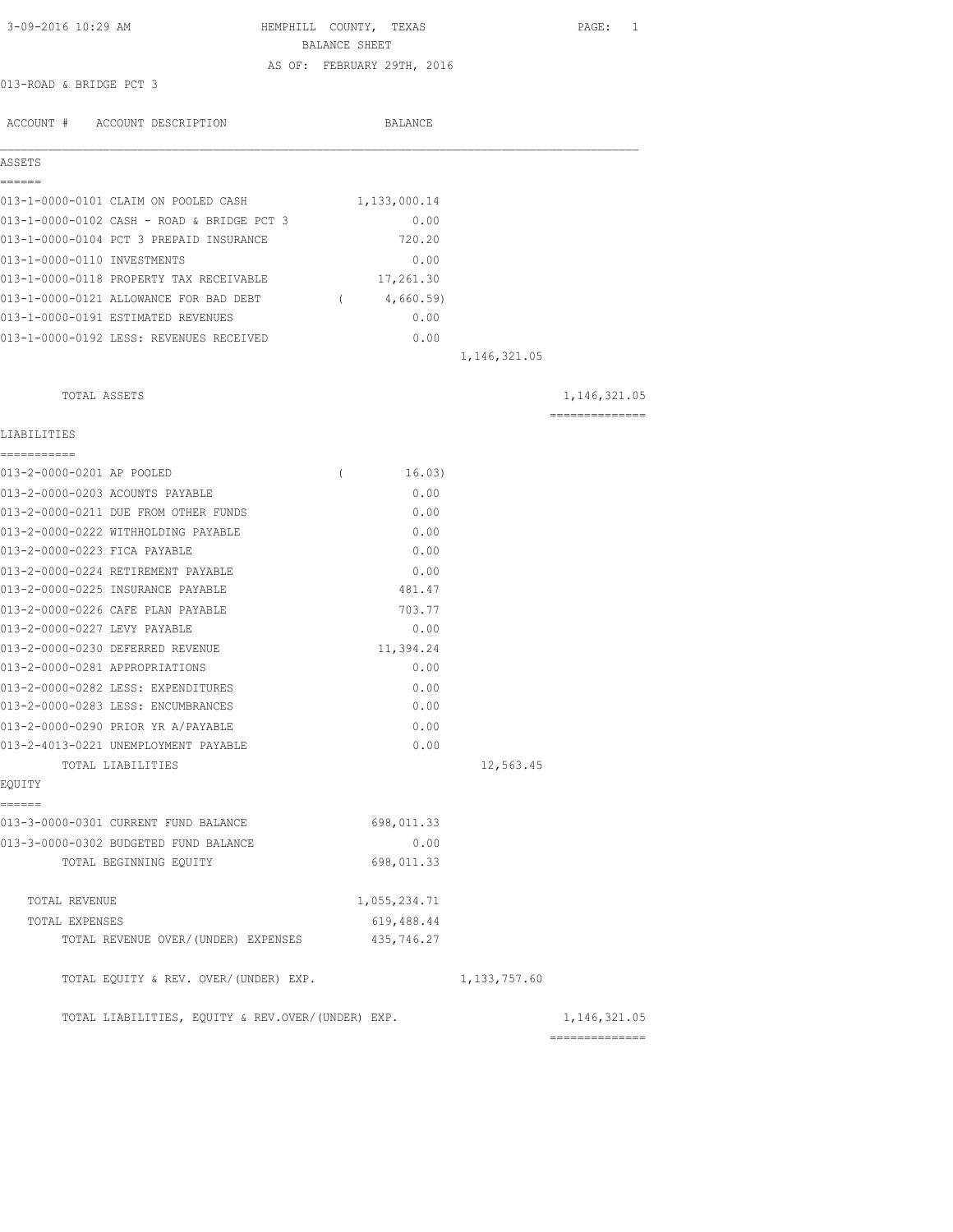| 3-09-2016 10:29 AM                                | HEMPHILL COUNTY, TEXAS<br>BALANCE SHEET | PAGE: 1                                                                                                                                                                                                                                                                                                                                                                                                                                                                                |
|---------------------------------------------------|-----------------------------------------|----------------------------------------------------------------------------------------------------------------------------------------------------------------------------------------------------------------------------------------------------------------------------------------------------------------------------------------------------------------------------------------------------------------------------------------------------------------------------------------|
|                                                   |                                         |                                                                                                                                                                                                                                                                                                                                                                                                                                                                                        |
| 014-ROAD & BRIDGE PCT 4                           | AS OF: FEBRUARY 29TH, 2016              |                                                                                                                                                                                                                                                                                                                                                                                                                                                                                        |
|                                                   |                                         |                                                                                                                                                                                                                                                                                                                                                                                                                                                                                        |
| ACCOUNT # ACCOUNT DESCRIPTION                     | BALANCE                                 |                                                                                                                                                                                                                                                                                                                                                                                                                                                                                        |
| ASSETS                                            |                                         |                                                                                                                                                                                                                                                                                                                                                                                                                                                                                        |
| ======                                            |                                         |                                                                                                                                                                                                                                                                                                                                                                                                                                                                                        |
| 014-1-0000-0101 CLAIM ON POOLED CASH              | 1,779,081.44                            |                                                                                                                                                                                                                                                                                                                                                                                                                                                                                        |
| 014-1-0000-0102 CASH - ROAD & BRIDGE PCT 4        | 0.00                                    |                                                                                                                                                                                                                                                                                                                                                                                                                                                                                        |
| 014-1-0000-0104 PCT 4 PREPAID INSURANCE           | 720.20                                  |                                                                                                                                                                                                                                                                                                                                                                                                                                                                                        |
| 014-1-0000-0110 INVESTMENTS                       | 0.00                                    |                                                                                                                                                                                                                                                                                                                                                                                                                                                                                        |
| 014-1-0000-0118 PROPERTY TAX RECEIVABLE           | 16,215.16                               |                                                                                                                                                                                                                                                                                                                                                                                                                                                                                        |
| 014-1-0000-0121 ALLOWANCE FOR BAD DEBT            | 4,378.13)<br>$\sqrt{2}$                 |                                                                                                                                                                                                                                                                                                                                                                                                                                                                                        |
| 014-1-0000-0191 ESTIMATED REVENUES                | 0.00                                    |                                                                                                                                                                                                                                                                                                                                                                                                                                                                                        |
| 014-1-0000-0192 LESS: REVENUES RECEIVED           | 0.00                                    |                                                                                                                                                                                                                                                                                                                                                                                                                                                                                        |
|                                                   | 1,791,638.67                            |                                                                                                                                                                                                                                                                                                                                                                                                                                                                                        |
| TOTAL ASSETS                                      |                                         | 1,791,638.67                                                                                                                                                                                                                                                                                                                                                                                                                                                                           |
|                                                   |                                         | $\begin{array}{cccccccccccccc} \multicolumn{2}{c}{} & \multicolumn{2}{c}{} & \multicolumn{2}{c}{} & \multicolumn{2}{c}{} & \multicolumn{2}{c}{} & \multicolumn{2}{c}{} & \multicolumn{2}{c}{} & \multicolumn{2}{c}{} & \multicolumn{2}{c}{} & \multicolumn{2}{c}{} & \multicolumn{2}{c}{} & \multicolumn{2}{c}{} & \multicolumn{2}{c}{} & \multicolumn{2}{c}{} & \multicolumn{2}{c}{} & \multicolumn{2}{c}{} & \multicolumn{2}{c}{} & \multicolumn{2}{c}{} & \multicolumn{2}{c}{} & \$ |
| LIABILITIES<br>-----------                        |                                         |                                                                                                                                                                                                                                                                                                                                                                                                                                                                                        |
| 014-2-0000-0201 AP POOLED                         | 1,909.47                                |                                                                                                                                                                                                                                                                                                                                                                                                                                                                                        |
| 014-2-0000-0203 ACOUNTS PAYABLE                   | 0.00                                    |                                                                                                                                                                                                                                                                                                                                                                                                                                                                                        |
| 014-2-0000-0211 DUE FROM OTHER FUNDS              | 0.00                                    |                                                                                                                                                                                                                                                                                                                                                                                                                                                                                        |
| 014-2-0000-0222 WITHHOLDING PAYABLE               | 0.00                                    |                                                                                                                                                                                                                                                                                                                                                                                                                                                                                        |
| 014-2-0000-0223 FICA PAYABLE                      | 0.00                                    |                                                                                                                                                                                                                                                                                                                                                                                                                                                                                        |
| 014-2-0000-0224 RETIREMENT PAYABLE                | 0.00                                    |                                                                                                                                                                                                                                                                                                                                                                                                                                                                                        |
| 014-2-0000-0225 INSURANCE PAYABLE                 | 129.48)<br>$\left($                     |                                                                                                                                                                                                                                                                                                                                                                                                                                                                                        |
| 014-2-0000-0226 CAFE PLAN PAYABLE                 | 0.00                                    |                                                                                                                                                                                                                                                                                                                                                                                                                                                                                        |
| 014-2-0000-0227 LEVY PAYABLE                      | 0.00                                    |                                                                                                                                                                                                                                                                                                                                                                                                                                                                                        |
| 014-2-0000-0230 DEFERRED REVENUE                  | 10,703.68                               |                                                                                                                                                                                                                                                                                                                                                                                                                                                                                        |
| 014-2-0000-0281 APPROPRIATIONS                    | 0.00                                    |                                                                                                                                                                                                                                                                                                                                                                                                                                                                                        |
| 014-2-0000-0282 LESS: EXPENDITURES                | 0.00                                    |                                                                                                                                                                                                                                                                                                                                                                                                                                                                                        |
| 014-2-0000-0283 LESS: ENCUMBRANCES                | 0.00                                    |                                                                                                                                                                                                                                                                                                                                                                                                                                                                                        |
| 014-2-0000-0290 PRIOR YR A/PAYABLE                | 0.00                                    |                                                                                                                                                                                                                                                                                                                                                                                                                                                                                        |
| 014-2-4014-0221 UNEMPLOYMENT PAYABLE              | 0.00                                    |                                                                                                                                                                                                                                                                                                                                                                                                                                                                                        |
| TOTAL LIABILITIES                                 |                                         | 12,483.67                                                                                                                                                                                                                                                                                                                                                                                                                                                                              |
| EOUITY                                            |                                         |                                                                                                                                                                                                                                                                                                                                                                                                                                                                                        |
| ======<br>014-3-0000-0301 CURRENT FUND BALANCE    | 1,251,204.99                            |                                                                                                                                                                                                                                                                                                                                                                                                                                                                                        |
| 014-3-0000-0302 BUDGETED FUND BALANCE             | 0.00                                    |                                                                                                                                                                                                                                                                                                                                                                                                                                                                                        |
| TOTAL BEGINNING EQUITY                            | 1,251,204.99                            |                                                                                                                                                                                                                                                                                                                                                                                                                                                                                        |
| TOTAL REVENUE                                     | 880, 307.84                             |                                                                                                                                                                                                                                                                                                                                                                                                                                                                                        |
| TOTAL EXPENSES                                    | 352, 357.83                             |                                                                                                                                                                                                                                                                                                                                                                                                                                                                                        |
| TOTAL REVENUE OVER/ (UNDER) EXPENSES              | 527,950.01                              |                                                                                                                                                                                                                                                                                                                                                                                                                                                                                        |
| TOTAL EQUITY & REV. OVER/(UNDER) EXP.             | 1,779,155.00                            |                                                                                                                                                                                                                                                                                                                                                                                                                                                                                        |
| TOTAL LIABILITIES, EQUITY & REV.OVER/(UNDER) EXP. |                                         | 1,791,638.67<br>==============                                                                                                                                                                                                                                                                                                                                                                                                                                                         |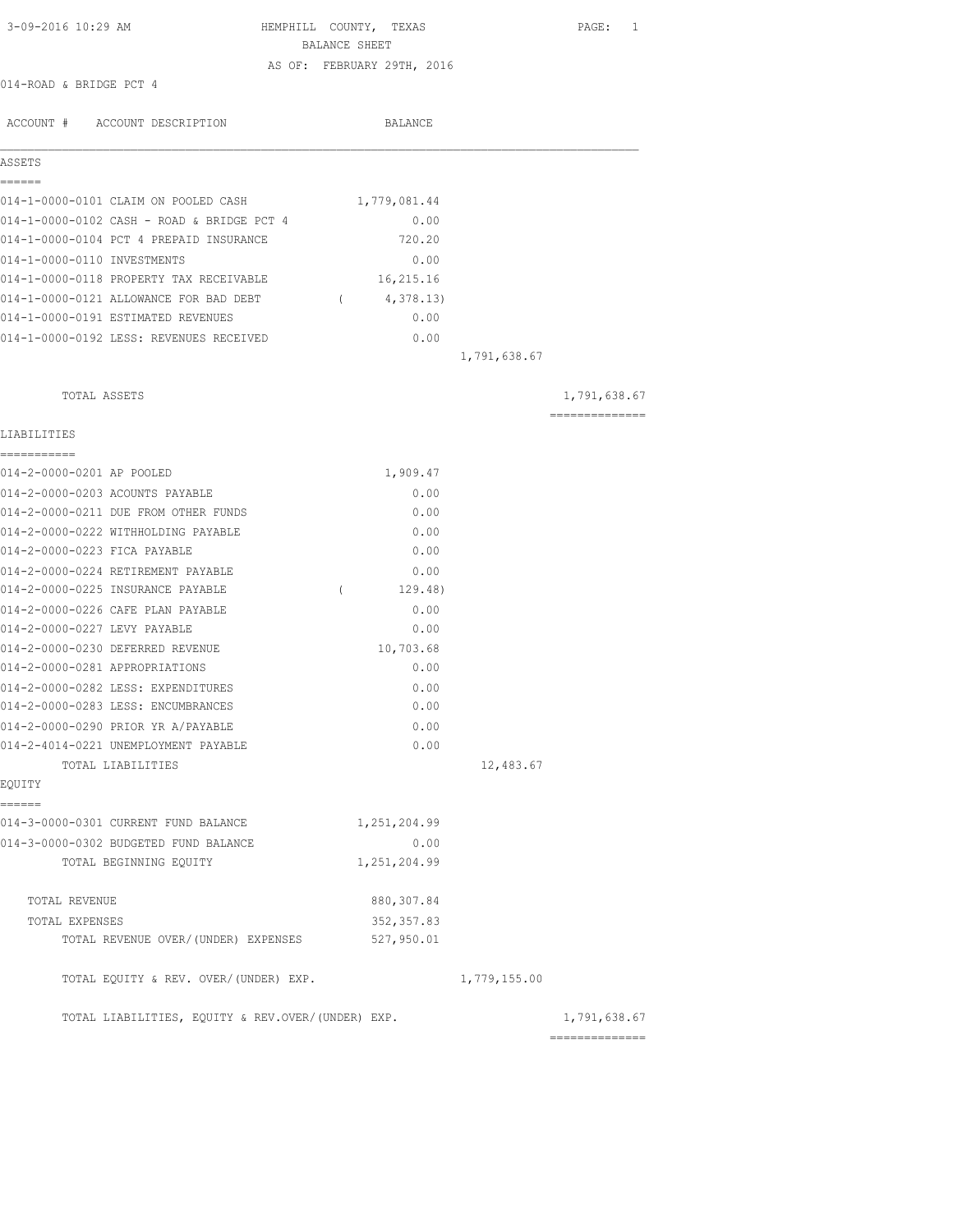|           |                                                                                                                | PAGE: 1                                           |
|-----------|----------------------------------------------------------------------------------------------------------------|---------------------------------------------------|
|           |                                                                                                                |                                                   |
|           |                                                                                                                |                                                   |
|           |                                                                                                                |                                                   |
| BALANCE   |                                                                                                                |                                                   |
|           |                                                                                                                |                                                   |
| 96,470.52 |                                                                                                                |                                                   |
| 0.00      |                                                                                                                |                                                   |
| 0.00      |                                                                                                                |                                                   |
| 0.00      |                                                                                                                |                                                   |
|           | 96,470.52                                                                                                      |                                                   |
|           |                                                                                                                | 96,470.52                                         |
|           |                                                                                                                | --------------                                    |
|           |                                                                                                                |                                                   |
| 0.00      |                                                                                                                |                                                   |
| 0.00      |                                                                                                                |                                                   |
| 0.00      |                                                                                                                |                                                   |
| 0.00      |                                                                                                                |                                                   |
| 0.00      |                                                                                                                |                                                   |
| 0.00      |                                                                                                                |                                                   |
| 0.00      |                                                                                                                |                                                   |
| 0.00      |                                                                                                                |                                                   |
| 0.00      |                                                                                                                |                                                   |
| 0.00      |                                                                                                                |                                                   |
|           | 0.00                                                                                                           |                                                   |
|           |                                                                                                                |                                                   |
|           |                                                                                                                |                                                   |
|           |                                                                                                                |                                                   |
| 92,612.13 |                                                                                                                |                                                   |
|           |                                                                                                                |                                                   |
|           |                                                                                                                |                                                   |
| 3,858.39  |                                                                                                                |                                                   |
|           | 96,470.52                                                                                                      |                                                   |
|           |                                                                                                                | 96,470.52                                         |
|           | HEMPHILL COUNTY, TEXAS<br>BALANCE SHEET<br>AS OF: FEBRUARY 29TH, 2016<br>92,612.13<br>0.00<br>3,858.39<br>0.00 | TOTAL LIABILITIES, EQUITY & REV.OVER/(UNDER) EXP. |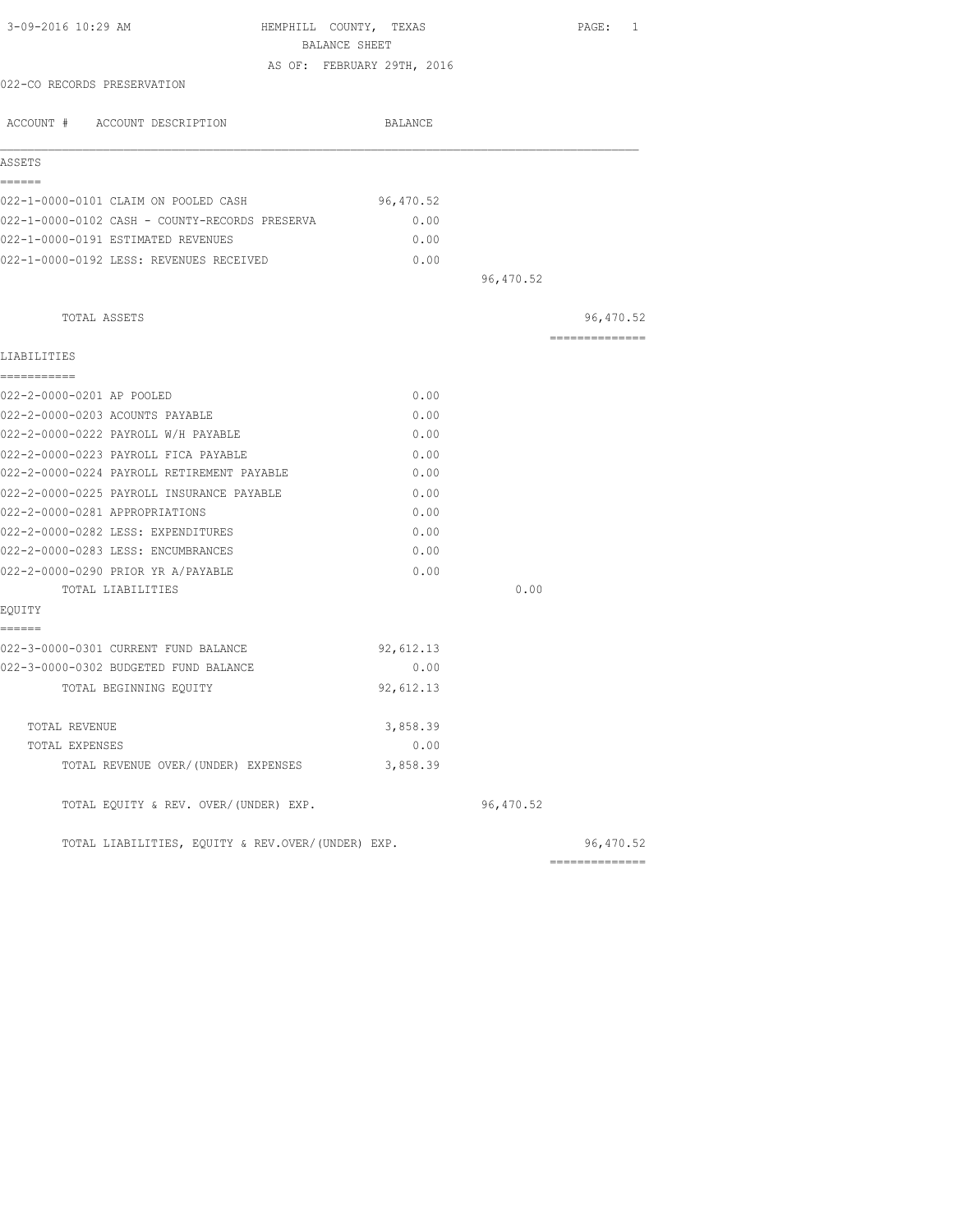|                                                                            | BALANCE SHEET              |          |                |
|----------------------------------------------------------------------------|----------------------------|----------|----------------|
| 023-CLK'S RECORDS PRESERVE                                                 | AS OF: FEBRUARY 29TH, 2016 |          |                |
|                                                                            |                            |          |                |
| ACCOUNT # ACCOUNT DESCRIPTION                                              | BALANCE                    |          |                |
|                                                                            |                            |          |                |
| ASSETS                                                                     |                            |          |                |
| ======<br>023-1-0000-0101 CLAIM ON POOLED CASH                             | 3,013.18                   |          |                |
| 023-1-0000-0102 CASH-CLK'S RECORD PRESERVATION                             | 0.00                       |          |                |
| 023-1-0000-0191 ESTIMATED REVENUES                                         | 0.00                       |          |                |
| 023-1-0000-0192 LESS: REVENUES RECEIVED                                    | 0.00                       |          |                |
|                                                                            |                            | 3,013.18 |                |
|                                                                            |                            |          |                |
| TOTAL ASSETS                                                               |                            |          | 3,013.18       |
|                                                                            |                            |          | -------------- |
| LIABILITIES                                                                |                            |          |                |
| ===========<br>023-2-0000-0201 AP POOLED                                   | 0.00                       |          |                |
|                                                                            |                            |          |                |
| 023-2-0000-0203 ACOUNTS PAYABLE<br>023-2-0000-0222 WITHHOLDING PAYABLE     | 0.00<br>0.00               |          |                |
|                                                                            |                            |          |                |
| 023-2-0000-0223 FICA PAYABLE<br>023-2-0000-0224 PAYROLL RETIREMENT PAYABLE | 0.00                       |          |                |
|                                                                            | 0.00                       |          |                |
| 023-2-0000-0225 PAYROLL INSURANCE PAYABLE                                  | 0.00                       |          |                |
| 023-2-0000-0281 APPROPRIATIONS                                             | 0.00                       |          |                |
| 023-2-0000-0282 LESS: EXPENDITURES                                         | 0.00                       |          |                |
| 023-2-0000-0283 LESS: ENCUMBRANCES                                         | 0.00                       |          |                |
| 023-2-0000-0290 PRIOR YR A/PAYABLE                                         | 0.00                       |          |                |
| TOTAL LIABILITIES                                                          |                            | 0.00     |                |
| EQUITY<br>======                                                           |                            |          |                |
| 023-3-0000-0301 CURRENT FUND BALANCE                                       | 2,683.70                   |          |                |
| 023-3-0000-0302 BUDGETED FUND BALANCE                                      | 0.00                       |          |                |
| TOTAL BEGINNING EOUITY                                                     | 2,683.70                   |          |                |
|                                                                            |                            |          |                |
| TOTAL REVENUE                                                              | 329.48                     |          |                |
| TOTAL EXPENSES                                                             | 0.00                       |          |                |
| TOTAL REVENUE OVER/(UNDER) EXPENSES                                        | 329.48                     |          |                |
| TOTAL EQUITY & REV. OVER/(UNDER) EXP.                                      |                            | 3,013.18 |                |
| TOTAL LIABILITIES, EOUITY & REV.OVER/(UNDER) EXP.                          |                            |          | 3,013.18       |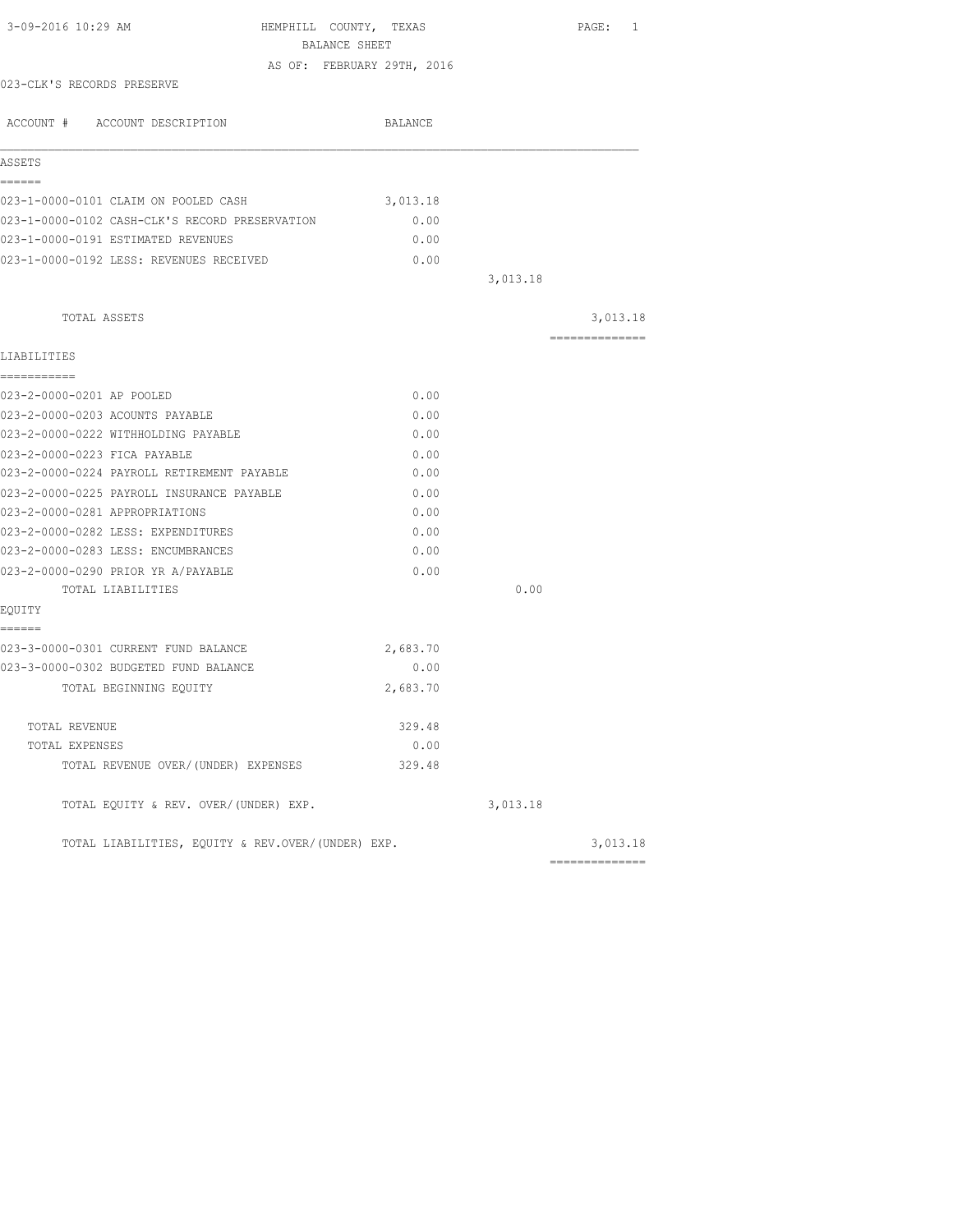| 3-09-2016 10:29 AM<br>HEMPHILL COUNTY, TEXAS      |                            |           | PAGE: 1        |
|---------------------------------------------------|----------------------------|-----------|----------------|
| BALANCE SHEET                                     |                            |           |                |
|                                                   | AS OF: FEBRUARY 29TH, 2016 |           |                |
| 024-JUSTICE COURT TECH FUND                       |                            |           |                |
| ACCOUNT # ACCOUNT DESCRIPTION                     | BALANCE                    |           |                |
| ASSETS                                            |                            |           |                |
| ------<br>024-1-0000-0101 CLAIM ON POOLED CASH    | 10,013.24                  |           |                |
| 024-1-0000-0102 CASH -TECH FUND                   | 0.00                       |           |                |
| 024-1-0000-0191 ESTIMATED REVENUES                | 0.00                       |           |                |
| 024-1-0000-0192 LESS: REVENUES RECEIVED           | 0.00                       |           |                |
|                                                   |                            | 10,013.24 |                |
| TOTAL ASSETS                                      |                            |           | 10,013.24      |
| LIABILITIES                                       |                            |           | ============== |
| ===========                                       |                            |           |                |
| 024-2-0000-0201 AP POOLED                         | 0.00                       |           |                |
| 024-2-0000-0203 ACOUNTS PAYABLE                   | 0.00                       |           |                |
| 024-2-0000-0222 PAYROLL W/H PAYABLE               | 0.00                       |           |                |
| 024-2-0000-0223 PAYROLL FICA PAYABLE              | 0.00                       |           |                |
| 024-2-0000-0224 PAYROLL RETIREMENT PAYABLE        | 0.00                       |           |                |
| 024-2-0000-0225 PAYROLL INSURANCE PAYABLE         | 0.00                       |           |                |
| 024-2-0000-0281 APPROPRIATIONS                    | 0.00                       |           |                |
| 024-2-0000-0282 LESS: EXPENDITURES                | 0.00                       |           |                |
| 024-2-0000-0283 LESS: ENCUMBRANCES                | 0.00                       |           |                |
| 024-2-0000-0290 PRIOR YR A/PAYABLE                | 0.00                       |           |                |
| TOTAL LIABILITIES                                 |                            | 0.00      |                |
| EQUITY                                            |                            |           |                |
| ------<br>024-3-0000-0301 CURRENT FUND BALANCE    | 8,887.06                   |           |                |
| 024-3-0000-0302 BUDGETED FUND BALANCE             | 0.00                       |           |                |
| TOTAL BEGINNING EOUITY                            | 8,887.06                   |           |                |
| TOTAL REVENUE                                     | 1,238.84                   |           |                |
| TOTAL EXPENSES                                    | 112.66                     |           |                |
| TOTAL REVENUE OVER/(UNDER) EXPENSES               | 1,126.18                   |           |                |
| TOTAL EQUITY & REV. OVER/(UNDER) EXP.             |                            | 10,013.24 |                |
| TOTAL LIABILITIES, EQUITY & REV.OVER/(UNDER) EXP. |                            |           | 10,013.24      |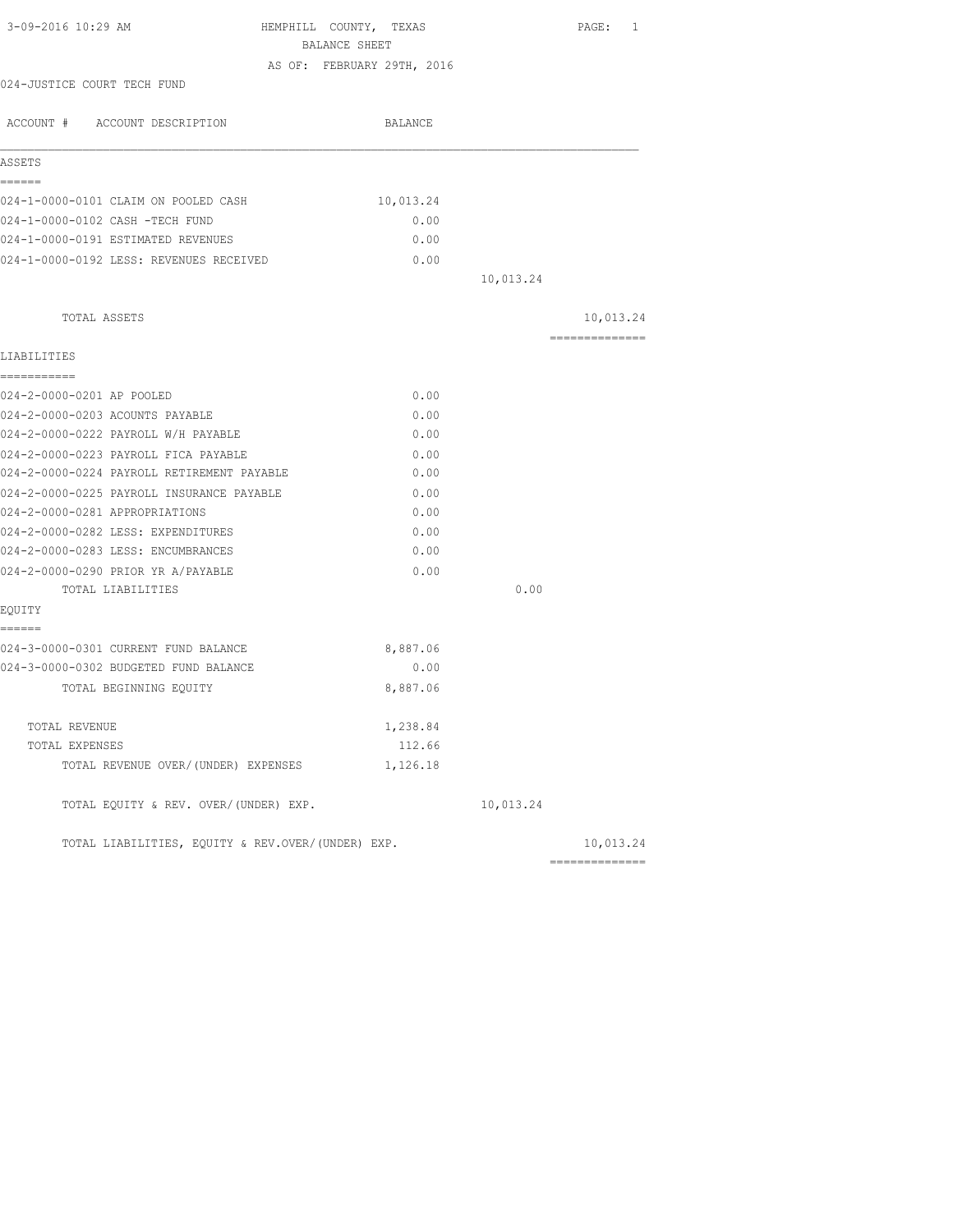| 3-09-2016 10:29 AM                                | HEMPHILL COUNTY, TEXAS<br>BALANCE SHEET |           | PAGE: 1                      |
|---------------------------------------------------|-----------------------------------------|-----------|------------------------------|
|                                                   | AS OF: FEBRUARY 29TH, 2016              |           |                              |
| 032-CHK COLLECTION/CO ATTY                        |                                         |           |                              |
| ACCOUNT # ACCOUNT DESCRIPTION                     | BALANCE                                 |           |                              |
| ASSETS                                            |                                         |           |                              |
| ------                                            |                                         |           |                              |
| 032-1-0000-0101 CLAIM ON POOLED CASH              | 18,110.72                               |           |                              |
| 032-1-0000-0102 CASH - CHECK COLLECTION/CO ATT    | 0.00                                    |           |                              |
| 032-1-0000-0103 PETTY CASH                        | 0.00                                    |           |                              |
| 032-1-0000-0105 PETTY CASH-CO ATTY                | 100.00                                  |           |                              |
| 032-1-0000-0191 ESTIMATED REVENUES                | 0.00                                    |           |                              |
| 032-1-0000-0192 LESS: REVENUES RECEIVED           | 0.00                                    |           |                              |
|                                                   |                                         | 18,210.72 |                              |
| TOTAL ASSETS                                      |                                         |           | 18,210.72                    |
| LIABILITIES                                       |                                         |           | ==============               |
| -----------                                       |                                         |           |                              |
| 032-2-0000-0201 AP POOLED                         | 0.00                                    |           |                              |
| 032-2-0000-0203 ACOUNTS PAYABLE                   | 0.00                                    |           |                              |
| 032-2-0000-0222 PAYROLL W/H PAYABLE               | 0.00                                    |           |                              |
| 032-2-0000-0223 PAYROLL FICA PAYABLE              | 0.00                                    |           |                              |
| 032-2-0000-0224 PAYROLL RETIREMENT PAYABLE        | 0.00                                    |           |                              |
| 032-2-0000-0225 PAYROLL INSURANCE PAYABLE         | 0.00                                    |           |                              |
| 032-2-0000-0281 APPROPRIATIONS                    | 0.00                                    |           |                              |
| 032-2-0000-0282 LESS: EXPENDITURES                | 0.00                                    |           |                              |
| 032-2-0000-0283 LESS: ENCUMBRANCES                | 0.00                                    |           |                              |
| 032-2-0000-0290 PRIOR YR A/PAYABLE                | 0.00                                    |           |                              |
| TOTAL LIABILITIES                                 |                                         | 0.00      |                              |
| EOUITY                                            |                                         |           |                              |
| ------                                            |                                         |           |                              |
| 032-3-0000-0301 CURRENT FUND BALANCE              | 18,100.72                               |           |                              |
| 032-3-0000-0302 BUDGETED FUND BALANCE             | 0.00                                    |           |                              |
| TOTAL BEGINNING EQUITY                            | 18,100.72                               |           |                              |
| TOTAL REVENUE                                     | 110.00                                  |           |                              |
| TOTAL EXPENSES                                    | 0.00                                    |           |                              |
| TOTAL REVENUE OVER/(UNDER) EXPENSES               | 110.00                                  |           |                              |
| TOTAL EQUITY & REV. OVER/(UNDER) EXP.             |                                         | 18,210.72 |                              |
| TOTAL LIABILITIES, EQUITY & REV.OVER/(UNDER) EXP. |                                         |           | 18,210.72<br>--------------- |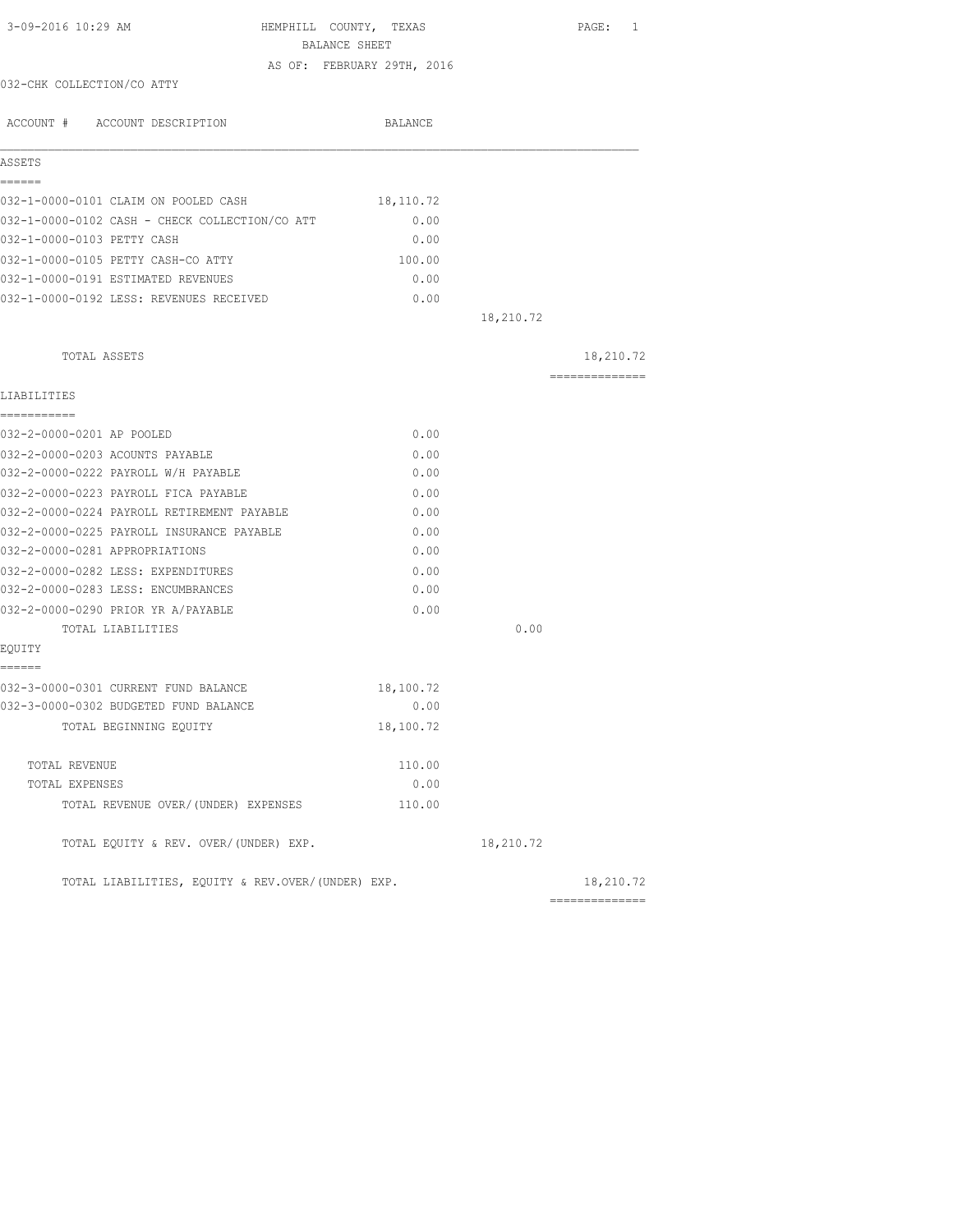| 3-09-2016 10:29 AM<br>HEMPHILL COUNTY, TEXAS<br>BALANCE SHEET |                            |          | PAGE: 1        |
|---------------------------------------------------------------|----------------------------|----------|----------------|
|                                                               | AS OF: FEBRUARY 29TH, 2016 |          |                |
| 036-ANNUAL LEOSE/LAW                                          |                            |          |                |
| ACCOUNT # ACCOUNT DESCRIPTION                                 | BALANCE                    |          |                |
| ASSETS                                                        |                            |          |                |
| ======                                                        |                            |          |                |
| 036-1-0000-0101 CLAIM ON POOLED CASH                          | 7,862.24                   |          |                |
| 036-1-0000-0102 CASH - ANNUAL LEOSE/LAW                       | 0.00                       |          |                |
| 036-1-0000-0191 ESTIMATED REVENUES                            | 0.00                       |          |                |
| 036-1-0000-0192 LESS: REVENUES RECEIVED                       | 0.00                       |          |                |
|                                                               |                            | 7,862.24 |                |
| TOTAL ASSETS                                                  |                            |          | 7,862.24       |
|                                                               |                            |          | ============== |
| LIABILITIES                                                   |                            |          |                |
| -----------                                                   |                            |          |                |
| 036-2-0000-0201 AP POOLED                                     | 0.00                       |          |                |
| 036-2-0000-0203 ACOUNTS PAYABLE                               | 0.00                       |          |                |
| 036-2-0000-0222 PAYROLL W/H PAYABLE                           | 0.00                       |          |                |
| 036-2-0000-0223 PAYROLL FICA PAYABLE                          | 0.00                       |          |                |
| 036-2-0000-0224 PAYROLL RETIREMENT PAYABLE                    | 0.00                       |          |                |
| 036-2-0000-0225 PAYROLL INSURANCE PAYABLE                     | 0.00                       |          |                |
| 036-2-0000-0281 APPROPRIATIONS                                | 0.00                       |          |                |
| 036-2-0000-0282 LESS: EXPENDITURES                            | 0.00                       |          |                |
| 036-2-0000-0283 LESS: ENCUMBRANCES                            | 0.00                       |          |                |
| 036-2-0000-0290 PRIOR YR A/PAYABLE                            | 0.00                       |          |                |
| TOTAL LIABILITIES                                             |                            | 0.00     |                |
| EQUITY<br>======                                              |                            |          |                |
| 036-3-0000-0301 CURRENT FUND BALANCE                          | 6,897.54                   |          |                |
| 036-3-0000-0302 BUDGETED FUND BALANCE                         | 0.00                       |          |                |
| TOTAL BEGINNING EQUITY                                        | 6,897.54                   |          |                |
| TOTAL REVENUE                                                 | 1,644.53                   |          |                |
| TOTAL EXPENSES                                                | 679.83                     |          |                |
| TOTAL REVENUE OVER/(UNDER) EXPENSES                           | 964.70                     |          |                |
| TOTAL EQUITY & REV. OVER/(UNDER) EXP.                         |                            | 7,862.24 |                |
| TOTAL LIABILITIES, EQUITY & REV.OVER/(UNDER) EXP.             |                            |          | 7,862.24       |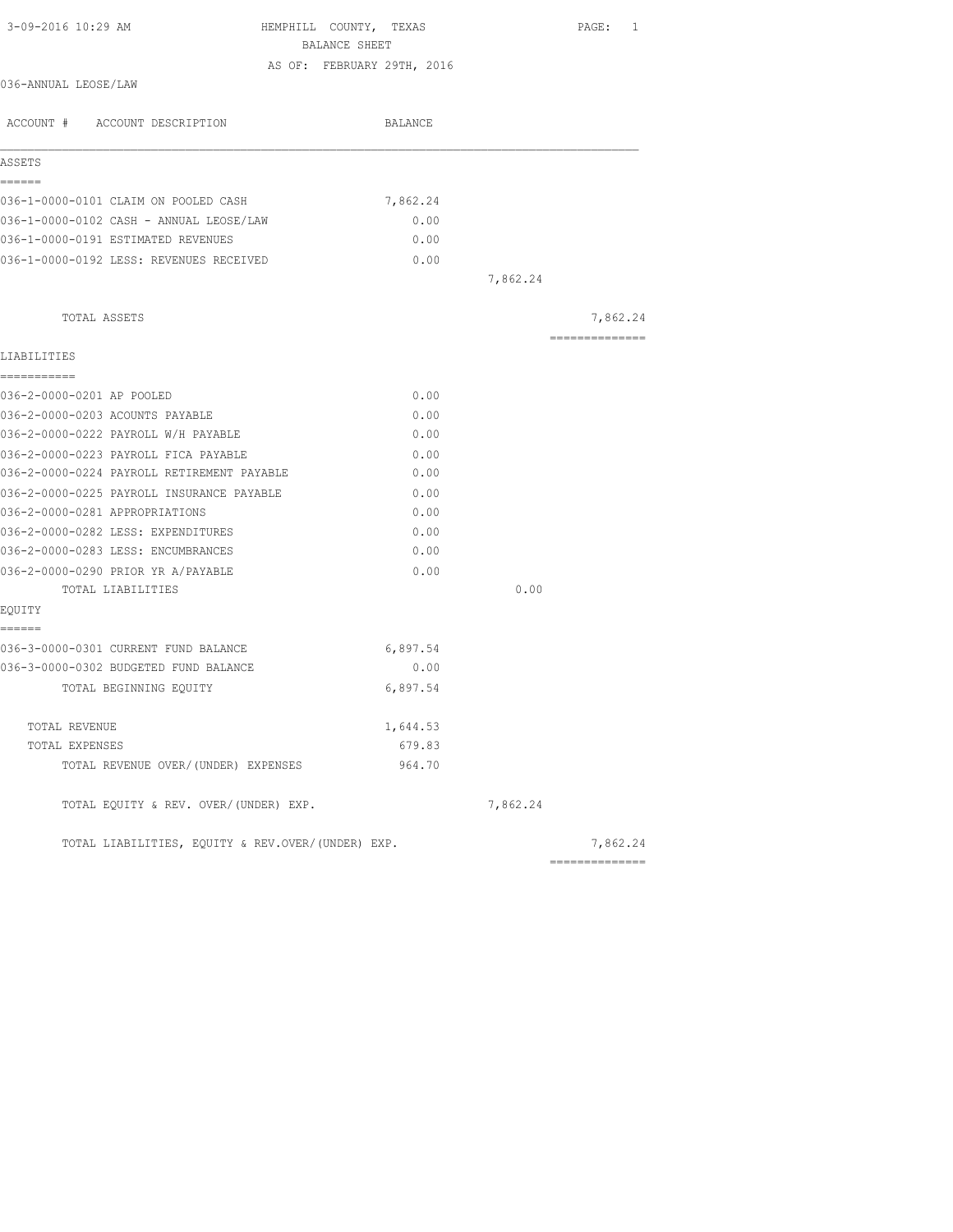| 3-09-2016 10:29 AM                                | HEMPHILL COUNTY, TEXAS<br>BALANCE SHEET |           | PAGE: 1        |
|---------------------------------------------------|-----------------------------------------|-----------|----------------|
|                                                   | AS OF: FEBRUARY 29TH, 2016              |           |                |
| 046-SCAAP                                         |                                         |           |                |
| ACCOUNT # ACCOUNT DESCRIPTION                     | BALANCE                                 |           |                |
| ASSETS                                            |                                         |           |                |
| ------<br>046-1-0000-0101 CLAIM ON POOLED CASH    | 68,072.11                               |           |                |
| 046-1-0000-0102 CASH - SCAAP                      | 0.00                                    |           |                |
| 046-1-0000-0191 ESTIMATED REVENUES                | 0.00                                    |           |                |
| 046-1-0000-0192 LESS: REVENUES RECEIVED           | 0.00                                    |           |                |
|                                                   |                                         | 68,072.11 |                |
|                                                   |                                         |           |                |
| TOTAL ASSETS                                      |                                         |           | 68,072.11      |
|                                                   |                                         |           | ============== |
| LIABILITIES                                       |                                         |           |                |
| ===========<br>046-2-0000-0201 AP POOLED          | 0.00                                    |           |                |
| 046-2-0000-0203 ACOUNTS PAYABLE                   | 0.00                                    |           |                |
| 046-2-0000-0222 PAYROLL W/H PAYABLE               | 0.00                                    |           |                |
| 046-2-0000-0223 PAYROLL FICA PAYABLE              | 0.00                                    |           |                |
| 046-2-0000-0224 PAYROLL RETIREMENT PAYABLE        | 0.00                                    |           |                |
| 046-2-0000-0225 PAYROLL INSURANCE PAYABLE         | 0.00                                    |           |                |
| 046-2-0000-0281 APPROPRIATIONS                    | 0.00                                    |           |                |
| 046-2-0000-0282 LESS: EXPENDITURES                | 0.00                                    |           |                |
| 046-2-0000-0283 LESS: ENCUMBRANCES                | 0.00                                    |           |                |
| TOTAL LIABILITIES                                 |                                         | 0.00      |                |
| EQUITY                                            |                                         |           |                |
| ======<br>046-3-0000-0301 CURRENT FUND BALANCE    | 65,553.49                               |           |                |
| 046-3-0000-0302 BUDGETED FUND BALANCE             | 0.00                                    |           |                |
| TOTAL BEGINNING EQUITY                            | 65, 553.49                              |           |                |
| TOTAL REVENUE                                     | 3,229.00                                |           |                |
| TOTAL EXPENSES                                    | 710.38                                  |           |                |
| TOTAL REVENUE OVER/(UNDER) EXPENSES               | 2,518.62                                |           |                |
| TOTAL EQUITY & REV. OVER/(UNDER) EXP.             |                                         | 68,072.11 |                |
| TOTAL LIABILITIES, EQUITY & REV.OVER/(UNDER) EXP. |                                         |           | 68,072.11      |
|                                                   |                                         |           |                |

==============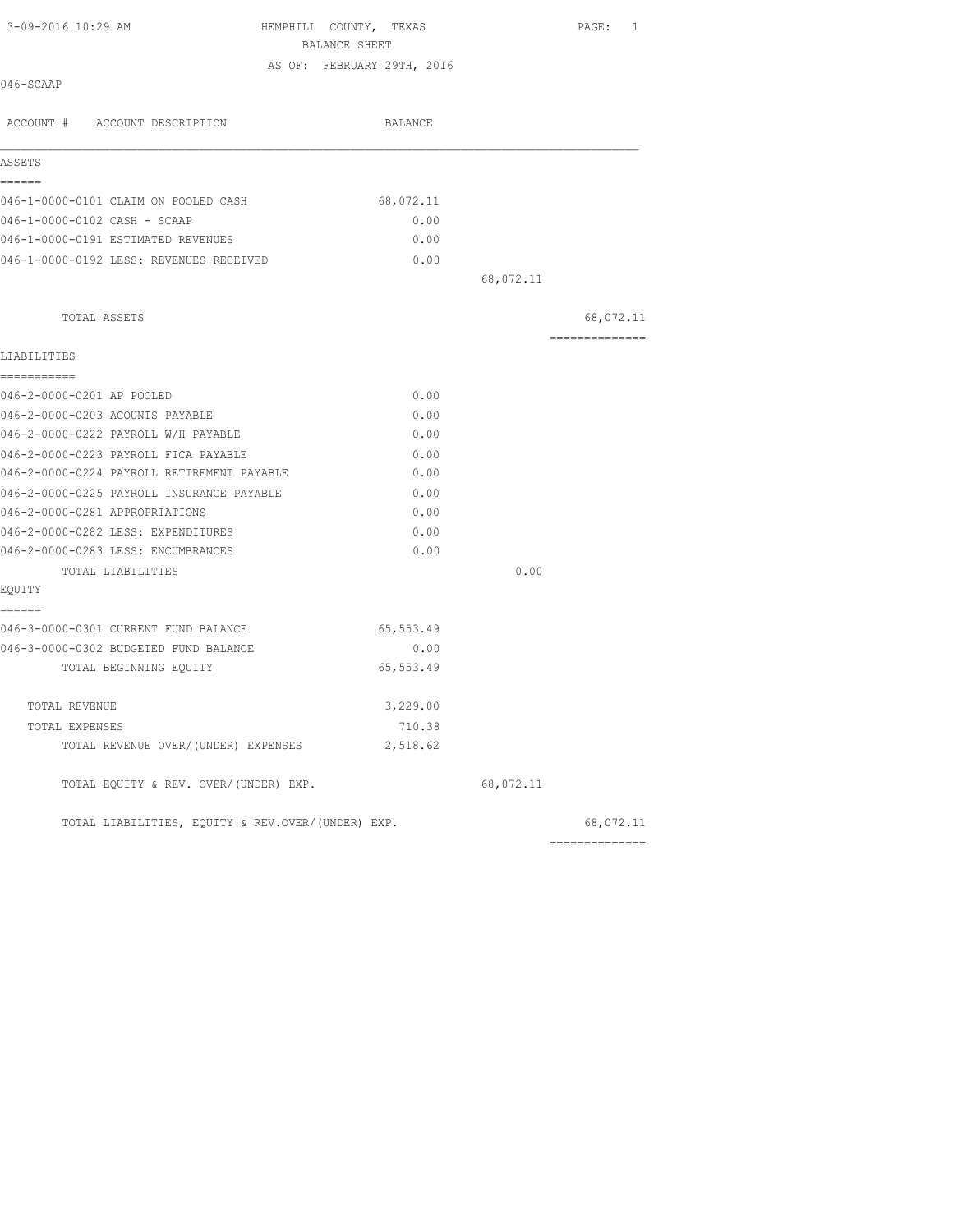| 3-09-2016 10:29 AM                                | HEMPHILL COUNTY, TEXAS |                            |          | PAGE: 1                                                                                                                                                                                                                                                                                                                                                                                                                                                                                |
|---------------------------------------------------|------------------------|----------------------------|----------|----------------------------------------------------------------------------------------------------------------------------------------------------------------------------------------------------------------------------------------------------------------------------------------------------------------------------------------------------------------------------------------------------------------------------------------------------------------------------------------|
|                                                   | <b>BALANCE SHEET</b>   |                            |          |                                                                                                                                                                                                                                                                                                                                                                                                                                                                                        |
|                                                   |                        | AS OF: FEBRUARY 29TH, 2016 |          |                                                                                                                                                                                                                                                                                                                                                                                                                                                                                        |
| 047-SHERIFF COMMISSARY                            |                        |                            |          |                                                                                                                                                                                                                                                                                                                                                                                                                                                                                        |
| ACCOUNT # ACCOUNT DESCRIPTION                     |                        | BALANCE                    |          |                                                                                                                                                                                                                                                                                                                                                                                                                                                                                        |
| ASSETS                                            |                        |                            |          |                                                                                                                                                                                                                                                                                                                                                                                                                                                                                        |
| ======<br>047-1-0000-0101 SHERIFF COMMISSARY      |                        | 9,109.70                   |          |                                                                                                                                                                                                                                                                                                                                                                                                                                                                                        |
| 047-1-0000-0102 CASH-SHERIFF COMMISSARY           |                        | 0.00                       |          |                                                                                                                                                                                                                                                                                                                                                                                                                                                                                        |
|                                                   |                        |                            | 9,109.70 |                                                                                                                                                                                                                                                                                                                                                                                                                                                                                        |
| TOTAL ASSETS                                      |                        |                            |          | 9,109.70                                                                                                                                                                                                                                                                                                                                                                                                                                                                               |
|                                                   |                        |                            |          | ==============                                                                                                                                                                                                                                                                                                                                                                                                                                                                         |
| EOUITY                                            |                        |                            |          |                                                                                                                                                                                                                                                                                                                                                                                                                                                                                        |
| ======<br>047-3-0000-0301 SHERIFF COMMISSARY      |                        | 9,109.70                   |          |                                                                                                                                                                                                                                                                                                                                                                                                                                                                                        |
| TOTAL BEGINNING EQUITY                            |                        | 9,109.70                   |          |                                                                                                                                                                                                                                                                                                                                                                                                                                                                                        |
| TOTAL REVENUE                                     |                        | 0.00                       |          |                                                                                                                                                                                                                                                                                                                                                                                                                                                                                        |
| TOTAL EXPENSES                                    |                        | 0.00                       |          |                                                                                                                                                                                                                                                                                                                                                                                                                                                                                        |
| TOTAL REVENUE OVER/(UNDER) EXPENSES               |                        | 0.00                       |          |                                                                                                                                                                                                                                                                                                                                                                                                                                                                                        |
| TOTAL EQUITY & REV. OVER/(UNDER) EXP.             |                        |                            | 9,109.70 |                                                                                                                                                                                                                                                                                                                                                                                                                                                                                        |
| TOTAL LIABILITIES, EQUITY & REV.OVER/(UNDER) EXP. |                        |                            |          | 9,109.70                                                                                                                                                                                                                                                                                                                                                                                                                                                                               |
|                                                   |                        |                            |          | $\begin{array}{cccccccccccccc} \multicolumn{2}{c}{} & \multicolumn{2}{c}{} & \multicolumn{2}{c}{} & \multicolumn{2}{c}{} & \multicolumn{2}{c}{} & \multicolumn{2}{c}{} & \multicolumn{2}{c}{} & \multicolumn{2}{c}{} & \multicolumn{2}{c}{} & \multicolumn{2}{c}{} & \multicolumn{2}{c}{} & \multicolumn{2}{c}{} & \multicolumn{2}{c}{} & \multicolumn{2}{c}{} & \multicolumn{2}{c}{} & \multicolumn{2}{c}{} & \multicolumn{2}{c}{} & \multicolumn{2}{c}{} & \multicolumn{2}{c}{} & \$ |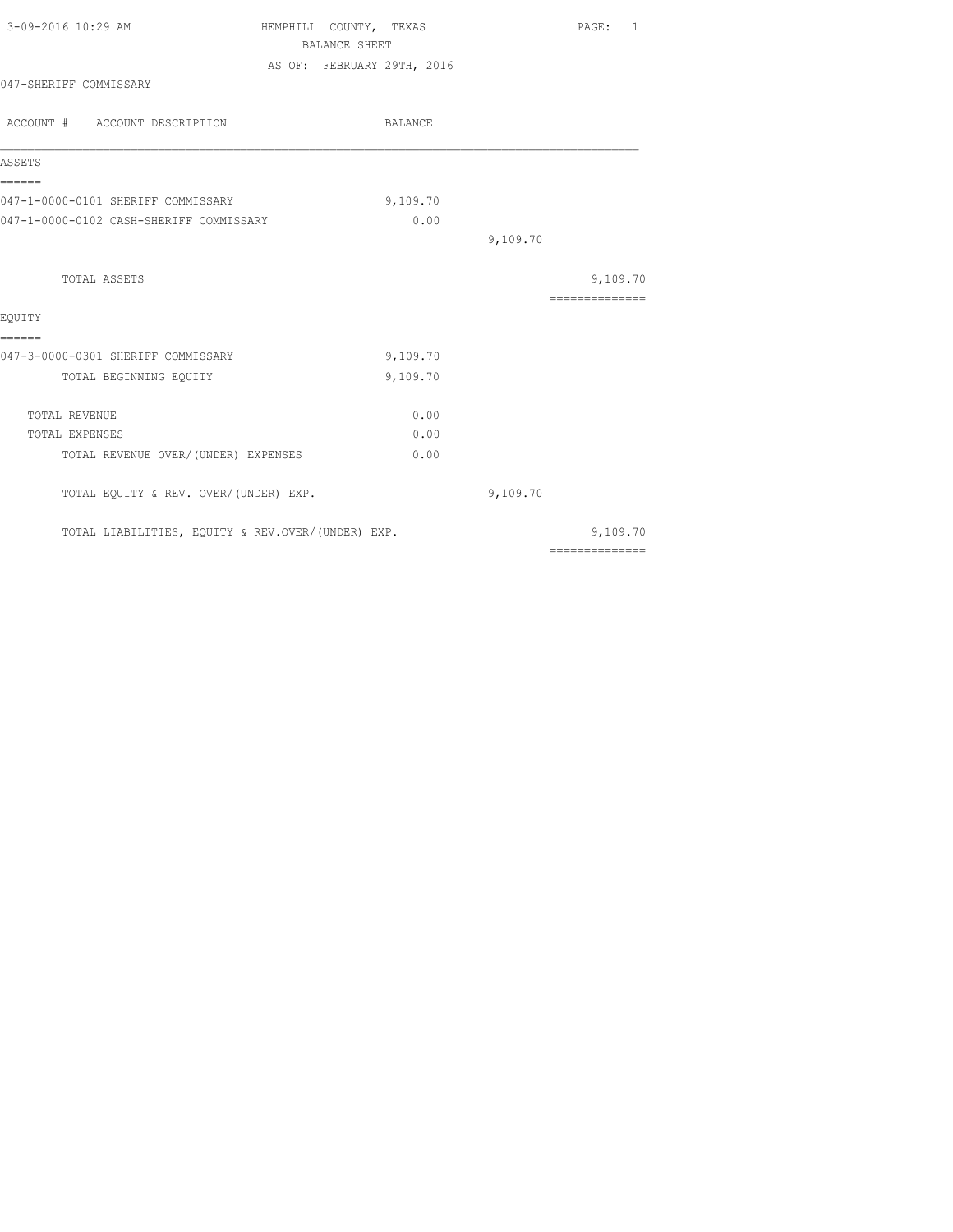| 3-09-2016 10:29 AM                                     | HEMPHILL COUNTY, TEXAS<br><b>BALANCE SHEET</b> |                      |          | PAGE: 1                    |  |
|--------------------------------------------------------|------------------------------------------------|----------------------|----------|----------------------------|--|
| 048-SHERIFF SEIZURE                                    | AS OF: FEBRUARY 29TH, 2016                     |                      |          |                            |  |
| ACCOUNT # ACCOUNT DESCRIPTION                          |                                                | BALANCE              |          |                            |  |
| ASSETS                                                 |                                                |                      |          |                            |  |
| ======<br>048-1-0000-0102 CASH                         |                                                | 5,255.71             | 5,255.71 |                            |  |
| TOTAL ASSETS<br>EOUITY                                 |                                                |                      |          | 5,255.71<br>============== |  |
| ======                                                 |                                                |                      |          |                            |  |
| 048-3-0000-0301 FUND BALANCE<br>TOTAL BEGINNING EQUITY |                                                | 5,255.71<br>5,255.71 |          |                            |  |
| TOTAL REVENUE                                          |                                                | 0.00                 |          |                            |  |
| TOTAL EXPENSES                                         |                                                | 0.00                 |          |                            |  |
| TOTAL REVENUE OVER/ (UNDER) EXPENSES                   |                                                | 0.00                 |          |                            |  |
| TOTAL EQUITY & REV. OVER/(UNDER) EXP.                  |                                                |                      | 5,255.71 |                            |  |
| TOTAL LIABILITIES, EQUITY & REV.OVER/(UNDER) EXP.      |                                                |                      |          | 5,255.71                   |  |

==============